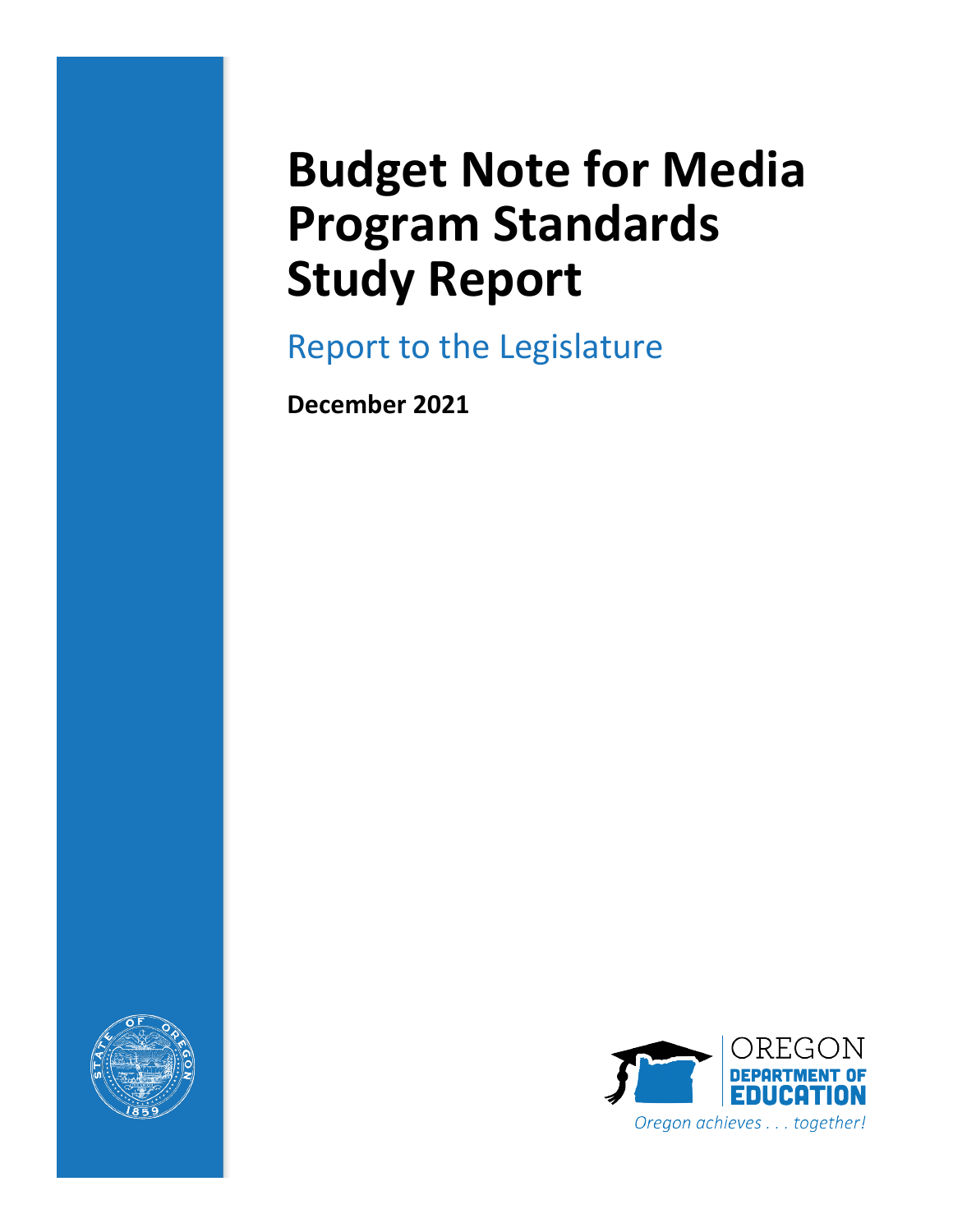# Table of Contents

| Recommendations that Can Be Absorbed with Current Department Staffing Levels 17      |
|--------------------------------------------------------------------------------------|
|                                                                                      |
|                                                                                      |
|                                                                                      |
| Appendix C: Media Program Standards Survey Respondent Demographic Information  23    |
|                                                                                      |
| Appendix E: Media Programs Advisory Group Resource Review Annotated Bibliography  29 |

This document is available for download from the Library and Media Education webpage of the Oregon Department of Education Website at [https://www.oregon.gov/ode/educator](https://www.oregon.gov/ode/educator-resources/standards/library/Pages/default.aspx)[resources/standards/library/Pages/default.aspx.](https://www.oregon.gov/ode/educator-resources/standards/library/Pages/default.aspx)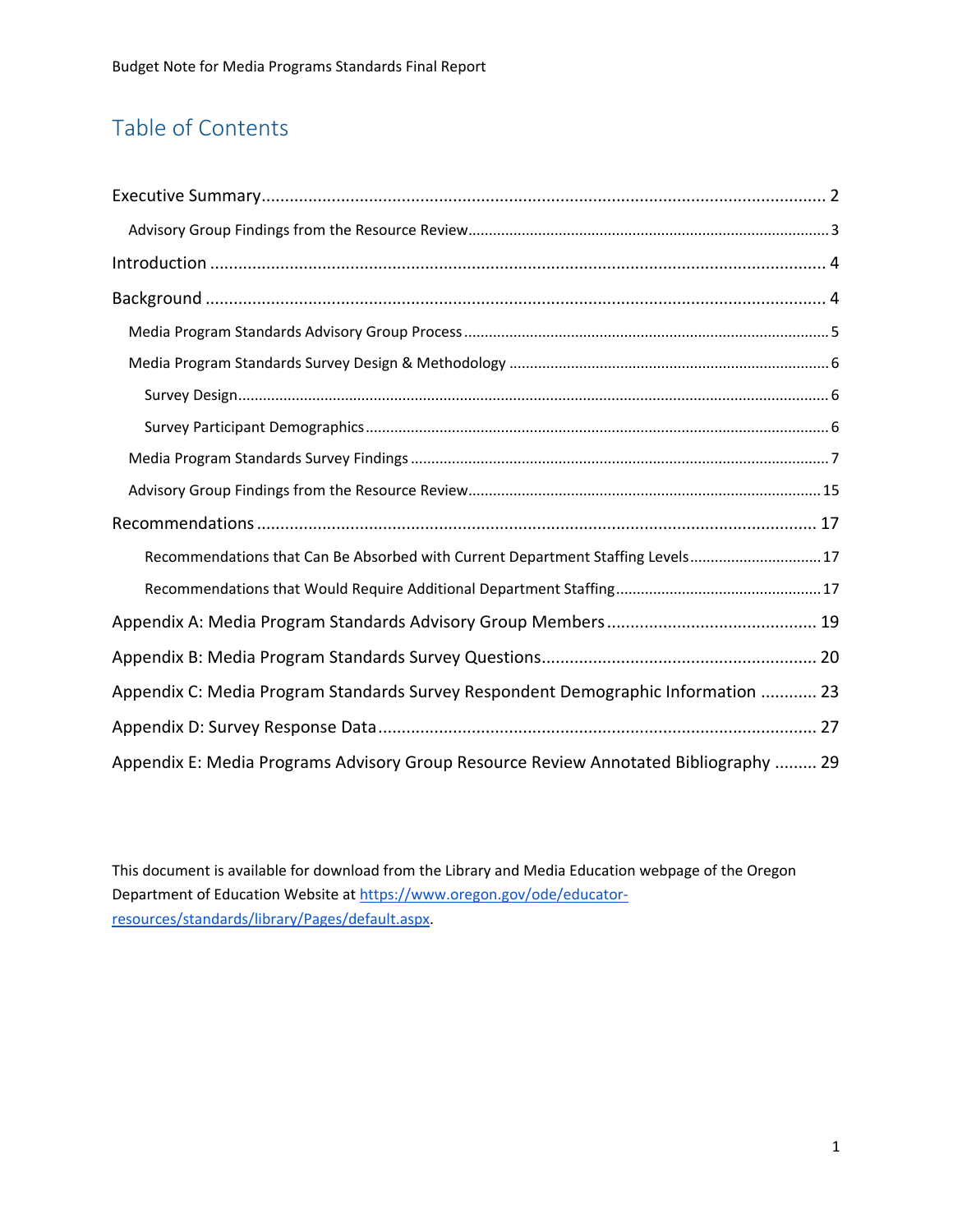# <span id="page-2-0"></span>**Executive Summary**

The 2021 Oregon Legislature adopted a Budget Note directing the Oregon Department of Education (ODE) to convene a group to study the media program standards and submit a report by December 30, 2021 describing the study's results and any recommendations. Specifically, the Media Program Standards Budget Note stipulates the following:

- The Department of Education shall convene a group to study the State Board of Education developed media program standards.
- The study must evaluate the appropriateness of the standards, whether they adequately address student media needs, and methods to measure and ensure compliance with the standards.
- The Department of Education should consult with organizations that represent public school educators and those who promote school libraries in selecting members of the group.
- The Department of Education shall report the study's results and any recommendations by December 30, 2021.

In partnership with the State Library of Oregon, ODE convened a Media Program Standards Advisory Group to advise ODE on the structure of the study called for in the Media Program Standards Budget Note. Ultimately, the Advisory Group established a study design comprised of two central strategies:

- 1. A Media Program Standards Survey soliciting feedback regarding Oregon's media program standards from educators and library staff with knowledge and expertise around school media programs; and
- 2. An examination of resources that detail best practices for library / media instruction, exemplars for strong school library programs, as well as the Quality Education Model (QEM) report that includes baseline recommendations for school library staffing and budgets for collections.

#### **Media Program Standards Survey Findings**

The study resulted in nine findings, six of which came from the Media Programs Survey and the remaining three from the Advisory Group through their resource review:

- **Finding 1.** The survey results reflect alignment around the value for instruction in library, media literacy, and information literacy; however, the survey results do not reflect alignment around who in the system should be charged with providing instruction in library, media literacy, and information literacy.
- **Finding 2.** The media program standards do not adequately address school library best practices in library, media literacy, and information literacy.
- **Finding 3.** *OAR 581-022-2340 Media Programs* and *OAR 581-022-2250 District Improvement Plan*  adequately address how to measure compliance with most of the media program standards, but ambiguity remains in the area of staffing requirements.
- **Finding 4.** System-level barriers make compliance with *OAR 581-022-2340 Media Programs* difficult.
- **Finding 5.** System-level barriers lead to inequitable and inconsistent opportunity for student access to school library facilities, collections, and instruction.
- **Finding 6** system is not adequately equipping high school and first-year college students to lead research and inquiry projects required for secondary and post-secondary coursework.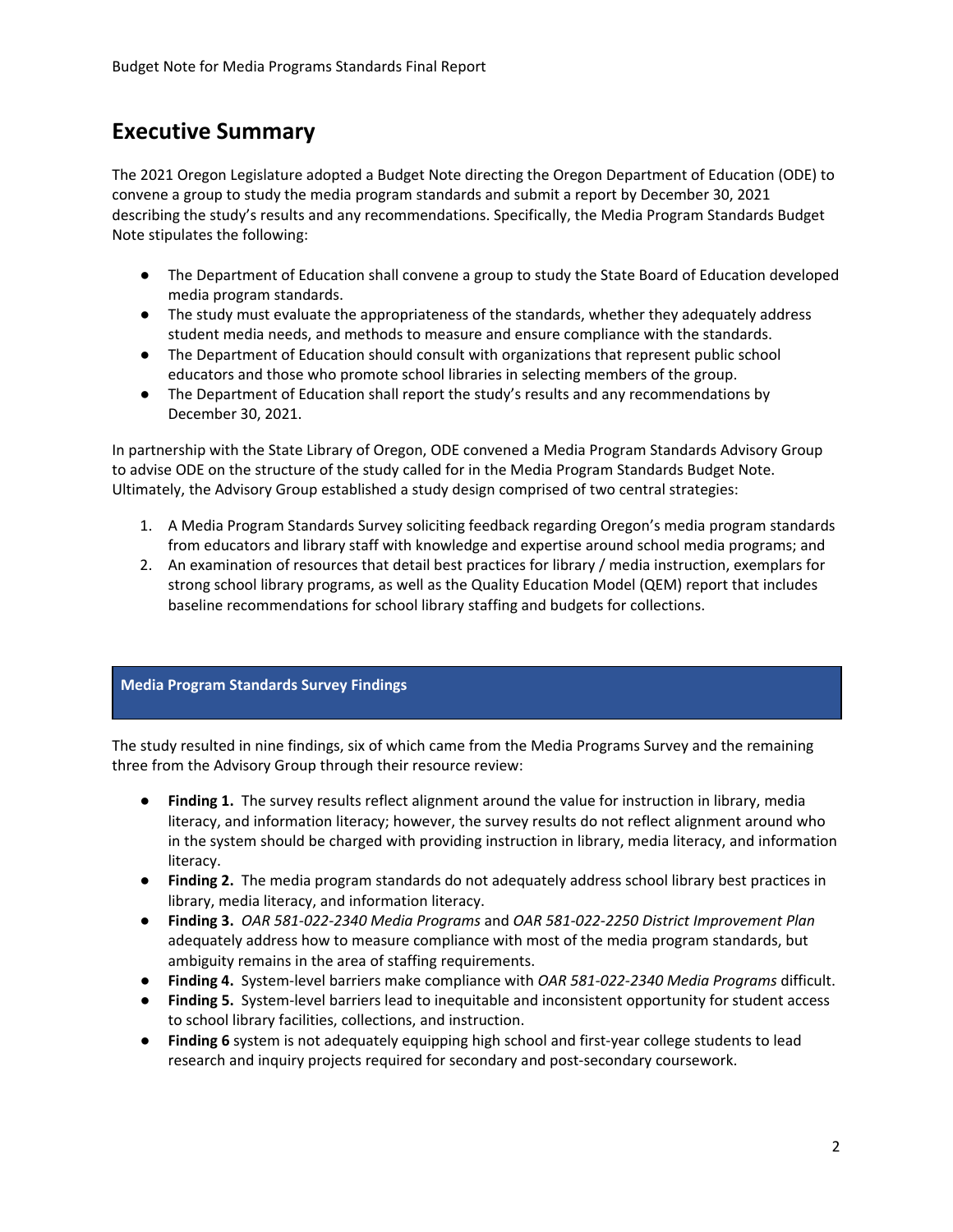#### <span id="page-3-0"></span>**Advisory Group Findings from the Resource Review**

- **Finding 7.** The quality of school library programs is strongly correlated to student achievement.
- **Finding 8.** After an 82% decrease in licensed librarian FTE over the last 20 years, Oregon ranks in the bottom five across the nation for teacher-librarians per school and students per teacher-librarian.
- **Finding 9.** Oregon educators seeking a library media endorsement no longer have an in-state option for obtaining one.

#### **Media Programs Budget Note Recommendations**

Based on these findings and the stipulation of the Media Programs Budget Note to "evaluate the appropriateness of the standards, whether they adequately address student media needs, and methods to measure and ensure compliance with the standards," ODE puts forth three recommendations to address the charge of the Media Programs Budget Note.

#### **Recommendations that Do Not Require Additional Oregon Department of Education Staffing**

**Recommendation 1.** To support compliance, the Oregon Department of Education recommends that the Legislature amend ORS 329.095 to remove  $(4)(a)(J)$  to focus compliance on the media program standards in Rule Division 22. ODE should then recommend to the State Board of Education the consolidation of all media program standards within a single rule.

The media program standards are housed within two separate rules under Division 22: *[OAR 581-022-](https://secure.sos.state.or.us/oard/viewSingleRule.action?ruleVrsnRsn=145320) [2340 Media Programs](https://secure.sos.state.or.us/oard/viewSingleRule.action?ruleVrsnRsn=145320)* and *[OAR 581-022-2250 District Improvement Plan](https://secure.sos.state.or.us/oard/viewSingleRule.action?ruleVrsnRsn=145276)*. The study findings highlighted how this bifurcated approach has created both ambiguity in interpreting the standards and discrepancies in how districts report their compliance with the standards. ODE recommends revising *OAR 581-022-2340 Media Programs* to incorporate those media program standards currently housed within *OAR 581-022-2250 District Improvement Plan* and removing them from *OAR 581-022-2250 District Improvement Plan*.

#### **Recommendations that Require Additional Oregon Department of Education Staffing**

● **Recommendation 2.** A strong standard is only as good as the implementation. Therefore, to support compliance, the Oregon Department of Education should recommend to the State Board of Education to strengthen the media program standards, update terminology, and develop academic content standards through a process of statewide engagement. To support this, we recommend that the Legislature provide funding for media staff support to provide technical assistance to districts in implementing the standards.

In addition to strengthening the media program standards, ODE recommends engaging education and community partners to explore the possibility of formally adopting academic content standards in information and media literacy.

● **Recommendation 3.** To address student media needs, the Legislature should consider the current funding landscape for school library and media staffing and programming when creating the budget for the K-12 school system, and prioritize funding to support school library and media staffing and the adoption of stronger media program standards.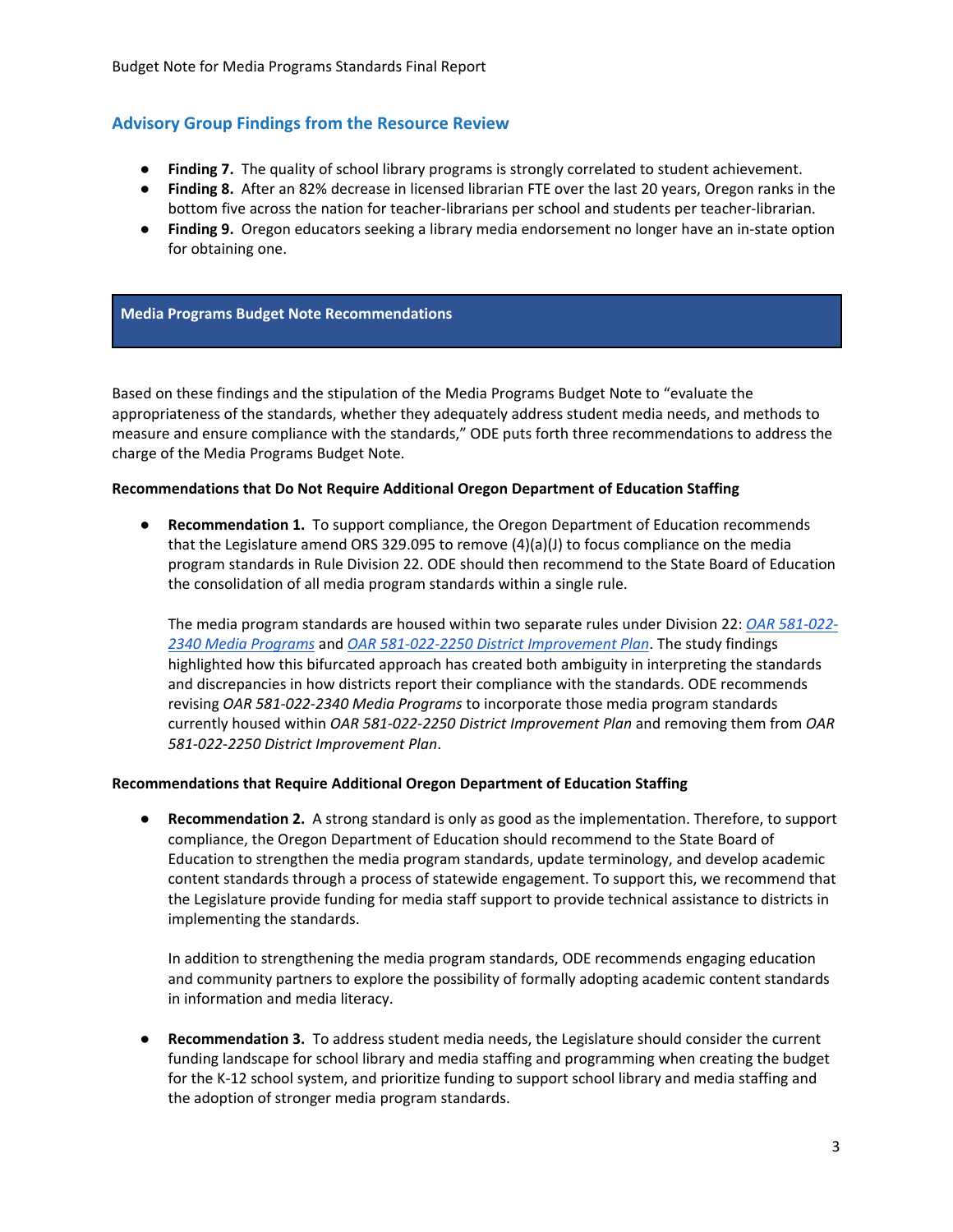Implementation of this recommendation would also necessitate that ODE provide districts with support and technical assistance.

# <span id="page-4-0"></span>**Introduction**

The 2021 Oregon Legislature adopted a Budget Note directing the Oregon Department of Education (ODE) to convene a group to study the media program standards and submit a report by December 30, 2021 describing the study's results and any recommendations. Specifically, the Media Program Standards Budget Note stipulates the following:

- The Department of Education shall convene a group to study the State Board of Education developed media program standards.
- The study must evaluate the appropriateness of the standards, whether they adequately address student media needs, and methods to measure and ensure compliance with the standards.
- The Department of Education should consult with organizations that represent public school educators and those who promote school libraries in selecting members of the group.
- The Department of Education shall report the study's results and any recommendations by December 30, 2021.

In partnership with the State Library of Oregon (SLO), ODE convened an advisory group composed of individuals representing public school educators and those who promote school libraries to evaluate the media program standards adopted by the State Board of Education. At the recommendation of the Media Program Standards Advisory Group, ODE and SLO designed and administered a survey to collect widespread feedback from across the state on the media program standards. This report summarizes the process followed by ODE and SLO in convening the Media Program Standards Advisory Group; the design, methodology, and findings of the Media Program Standards Study; and ODE's resulting recommendations.

# <span id="page-4-1"></span>**Background**

Standards for media programs are adopted by the State Board of Education through the administrative rule process. Division 22 of the Oregon Administrative Rules includes two rules establishing media program standards:

● *[OAR 581-022-2340 Media Programs](https://secure.sos.state.or.us/oard/viewSingleRule.action?ruleVrsnRsn=145320)* was adopted in 1996. The statutory authority for this rule is ORS 326.051, which sets forth the State Board's general authority to establish state standards for public K-12 schools, adopt rules for the general governance of public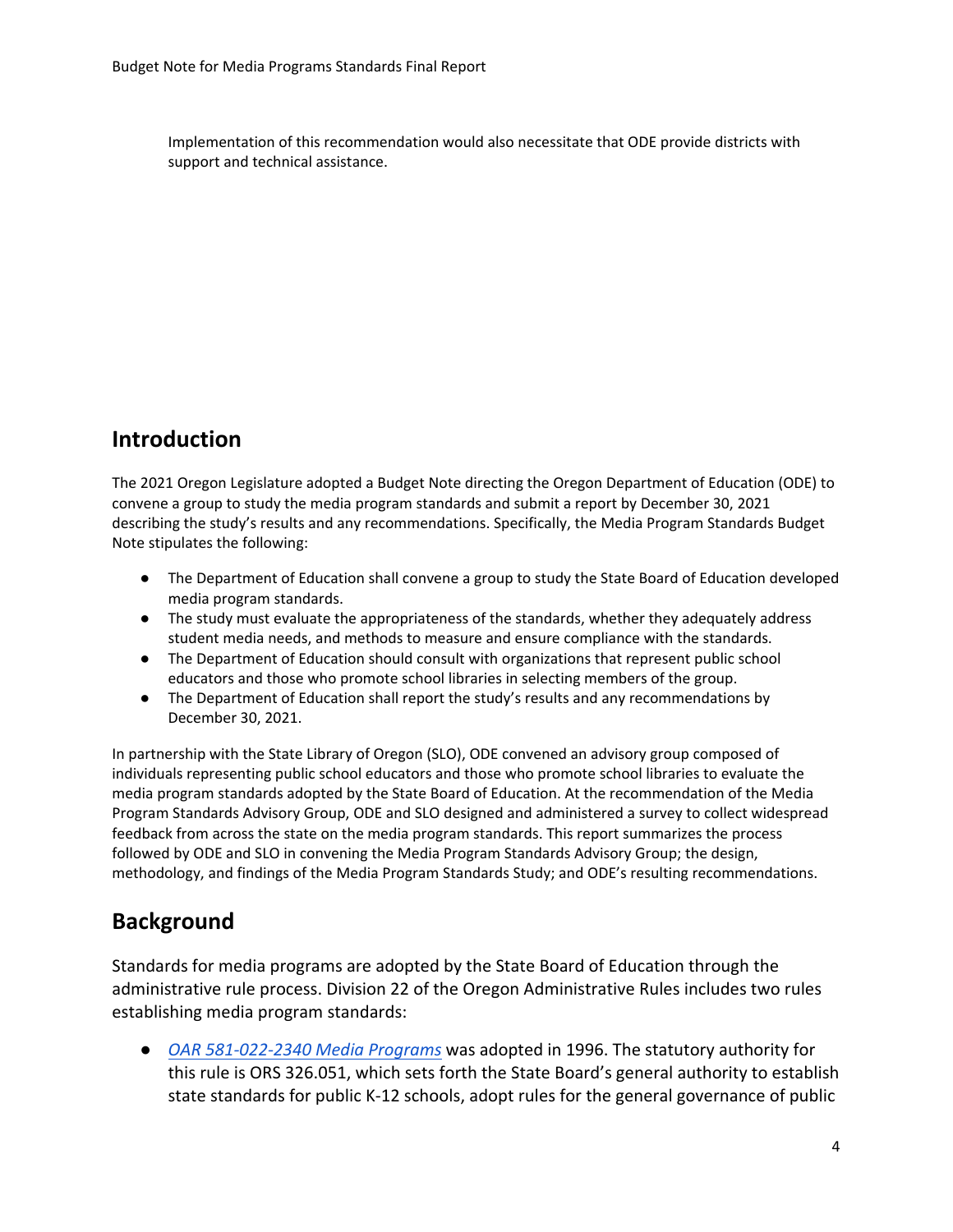K-12 schools, and prescribe required or minimum courses of study. The rule outlines the minimum requirements for school libraries in relation to:

- Staffing
- Instructional programming
- Facilities
- Collections and resources;
- *[OAR 581-022-2250 District Improvement Plan](https://secure.sos.state.or.us/oard/viewSingleRule.action?ruleVrsnRsn=145276)* was first adopted in 1980. The statutory authority for this rule is ORS 329.095, which requires school districts to set local goals, including goals to implement a "strong school library program." The rule provides a definition for "strong school library program."

As part of Division 22, Oregon school districts must adhere to these two media program standards and submit annual assurances to ODE and their communities regarding their compliance with both standards.

# <span id="page-5-0"></span>**Media Program Standards Advisory Group Process**

In partnership with SLO, ODE convened a Media Program Standards Advisory Group comprised of members representing academic instruction librarians at colleges and universities, classified school library staff and licensed teacher-librarians, classroom teachers, district administrators and school principals, Education Service Districts (ESDs), the Oregon Association of School Libraries (OASL), and the Oregon Education Association (OEA). Appendix A contains additional information regarding the composition of the Media Program Standards Advisory Group. The Media Program Standards Advisory Group met via Zoom six times in fall 2021:

- September 14: developed a shared understanding of the Budget Note, established tasks for the Advisory Group, and created project timeline
- September 21: participated in equity activity, and drafted survey questions
- October 27: reviewed survey data
- November 9: reviewed and provided feedback on first draft of report
- November 22: reviewed process and progress on draft of report
- December 8: reflected on final report and overall process

Ultimately, the Media Program Standards Advisory Group adopted a study design comprised of two central strategies:

- 1. A survey soliciting feedback regarding Oregon's media program standards from educators and library staff with knowledge and expertise around school media programs; and
- 2. An examination of resources that detail best practices for library / media instruction, exemplars for strong school library programs, as well as the Quality Education Model (QEM) report that includes baseline recommendations for school library staffing and budgets for collections.

The following sections detail the survey design and methodology, the survey findings, and the advisory group resource review findings. Appendices B - E contain more detailed information regarding survey questions, survey respondent demographic information, survey response data, and an annotated bibliography of the resources consulted as part of the resource review.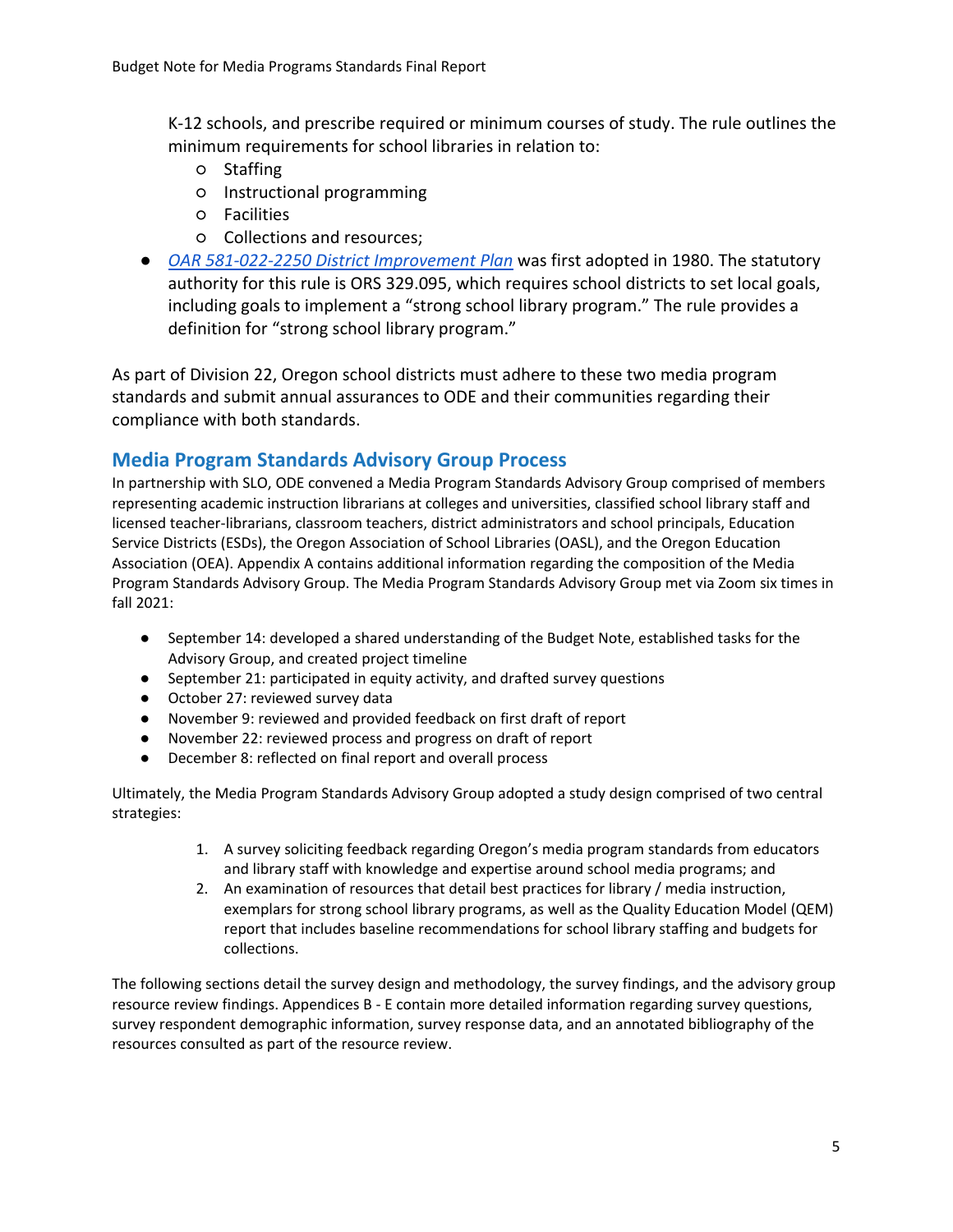# <span id="page-6-0"></span>**Media Program Standards Survey Design & Methodology**

The purpose of the Media Program Standards Survey, designed with support from the Media Program Standards Advisory Group, was to collect information from specific audiences regarding the media program standards that appear in *OAR 581-022-2340 Media Programs* and *OAR 581-022-2250 District Improvement Plan*. ODE and SLO administered the survey electronically from October 7 to October 22, 2021. In order to reach as many potential respondents from around the state as possible, ODE distributed both the survey request and a reminder through multiple listservs reaching school district administrators and superintendents, building principals, classroom educators, the Oregon Association of School Libraries, Oregon school library licensed staff, classified school library staff, and academic instruction librarians.

# <span id="page-6-1"></span>**Survey Design**

The Media Program Standards Survey consisted of six parts collecting information regarding *OAR 581-022- 2340 Media Programs*; *OAR 581-022-2250 District Improvement Plan*; barriers districts encounter in meeting the OAR requirements; barriers students face in accessing school libraries; library, media literacy, and information literacy instruction and who should be responsible for teaching those subject areas; and demographic information about respondents. Advisory Group members developed the survey questions, which were reviewed by data analysts at ODE and by a data consultant contracted by SLO, approved by ODE and SLO leadership, and then further refined based on feedback from an informal survey usability test. The majority of survey questions focused on these categories from the Media Program Standards Budget Note:

- 1. Appropriateness of the standards;
- 2. The degree to which the standards meet students' media needs; and,
- 3. The methods to measure and ensure compliance with the standards.

Appendix B provides the complete set of the Media Program Standards Survey questions.

#### <span id="page-6-2"></span>**Survey Participant Demographics**

Due to the technical nature of the standards, ODE and SLO administered the survey to people in roles that require familiarity with school media programs. There were six audience groups overall:

- District administrators or superintendents
- School principals
- Licensed teacher-librarians
- Classified school library staff
- Classroom teachers
- Academic instruction librarians from colleges and universities

School principals, licensed teacher-librarians, and classified school library staff were grouped together and received the same batch of questions in the survey. Throughout this report, this group is referred to as "school-level educators." Survey questions were developed and administered based on participants' audience group.

Appendix C contains a more complete description of survey respondent demographic information.

#### **Participation Rates**

The survey was distributed to licensed and classified educators (including administrators and academic librarians) across the state of Oregon and received 682 responses. Classified school library staff made up the majority of survey respondents, followed by classroom teachers and licensed teacher-librarians. The following table summarizes the full breakdown of respondents by audience group. Appendix C contains more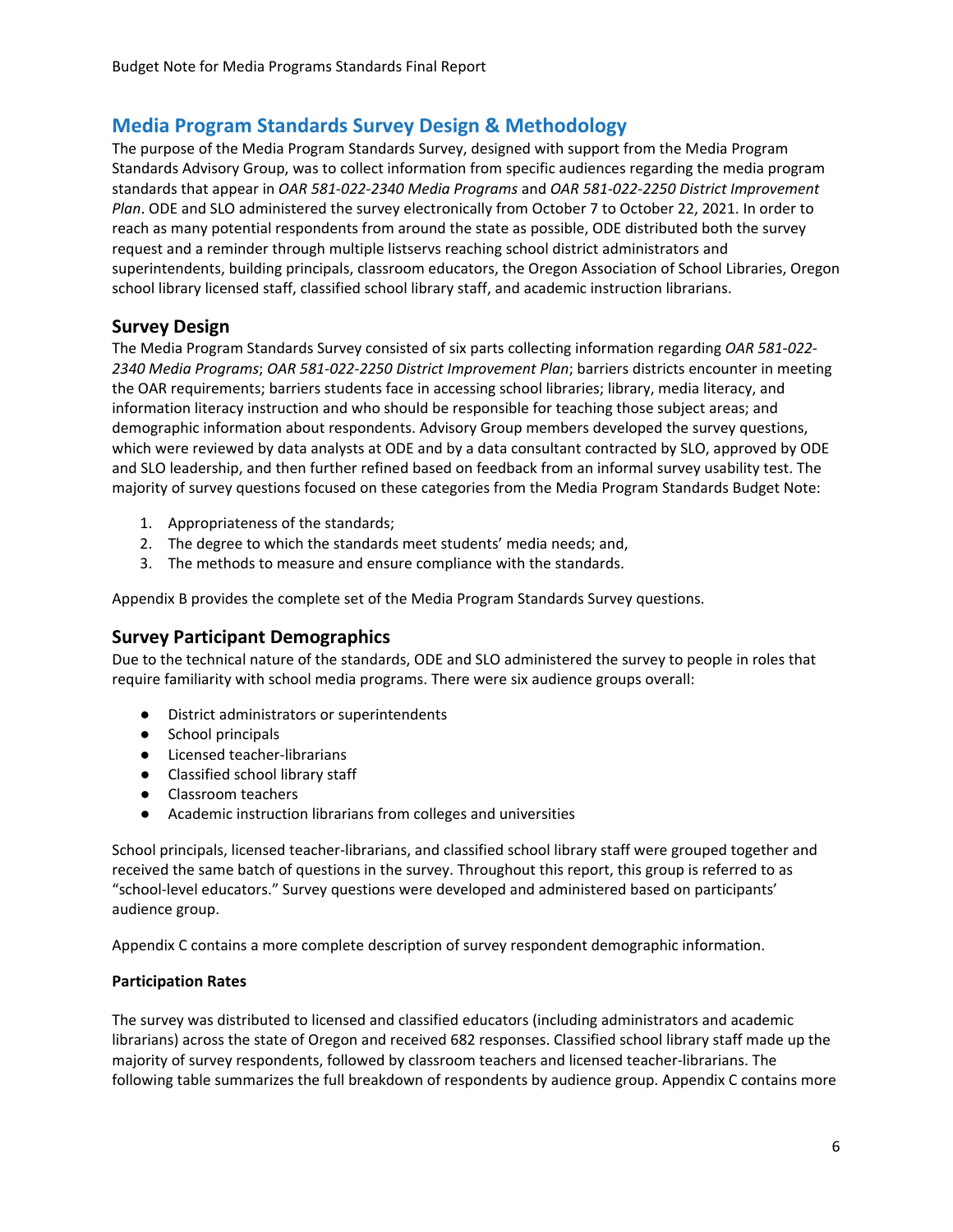detailed demographic information about survey respondents in relation to geographic location, school student population size, and school grade levels.

| Classified school library staff                            | 30% (207) |
|------------------------------------------------------------|-----------|
| Classroom teachers                                         | 23% (159) |
| Licensed teacher-librarians                                | 20% (135) |
| District-level administrators or superintendents           | 10% (70)  |
| School principals                                          | 10% (68)  |
| Academic instruction librarians at a college or university | 6% (43)   |

Based on a crosswalk analysis of survey respondents compared to the total number of staff positions included in the [2020-21 Oregon Statewide Report Card,](https://www.oregon.gov/ode/schools-and-districts/reportcards/Documents/rptcard2021.pdf) survey respondents represent 92% of all licensed teacher-librarians and 31% of all classified school library staff in Oregon public schools.

## <span id="page-7-0"></span>**Media Program Standards Survey Findings**

The overarching goal of the survey was to solicit feedback from those responsible for implementing school library programs regarding the three study areas called out in the Media Program Standards Budget Note. Findings from the survey are summarized below, and Appendix D provides more detailed information regarding the survey response data.

**Finding 1. The survey results reflect alignment around the value for instruction in library, media literacy, and information literacy; however, the survey results do not reflect alignment around who in the system should be charged with providing instruction in library, media literacy, and information literacy.** 

Principals, teacher-librarians, classified school library staff, district administrators, and classroom teachers were all asked this question:

*Below is a list of some broad instructional components of library, media literacy, and information literacy. How important is it for Oregon students to acquire skills in these areas of library, media, and information literacy? (Do not focus on where the instruction takes place or on who delivers the instruction - library/librarian vs. classroom/teacher.)*

Across the board, audience groups that responded to the survey indicated they generally value library, information literacy, and media literacy instruction. Overall, about 90% of principals, teacher-librarians, and classified school library staff who answered these questions agreed that instruction in these components of library, media literacy, and information literacy are very important or moderately important. However, responses also indicate a disconnect between who they think is essential for teaching those topics, per their responses to this question:

*Please indicate the importance of these staff for the teaching of library, media, and information literacy content, as described in the question above. Please select either "essential" or "optional" for each of the three staff choices for each of the three rows.* 

Survey responses to this follow-up question reveal the following:

● The district administrator responses (and possibly the principal responses, if viewed as a subset of the "principal and all school library staff" group) indicate that they do not think teacher-librarians are essential for teaching library skills, and they think classified library staff are essential.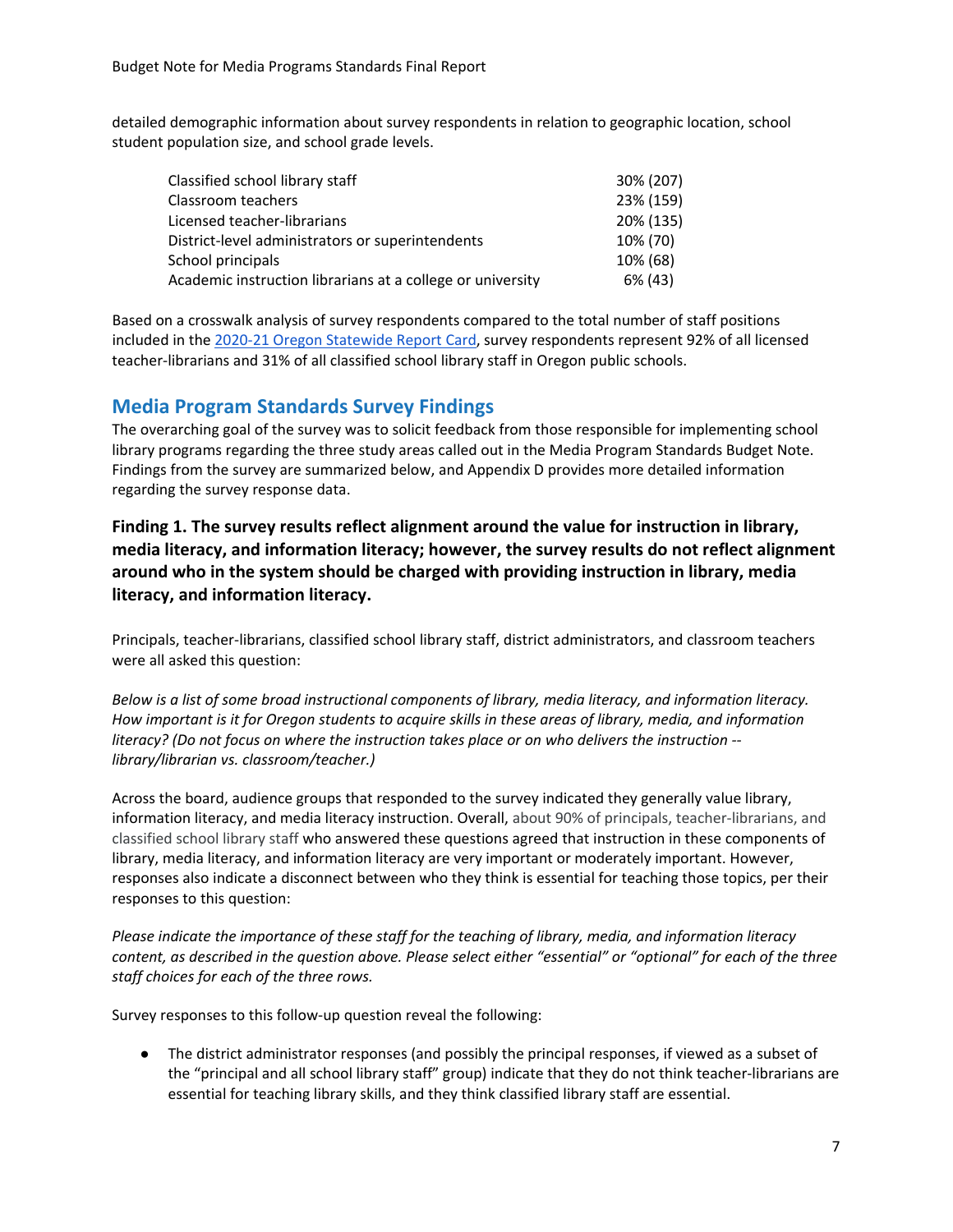- A theme in the comments indicates a need for professional development and training, due to a lack of trained library staff. This is supported by comments indicating the perception that licensed teacher-librarians are not needed for library, media literacy, and information literacy instruction while at the same time indicating that classified staff could fulfill the job duties of the licensed teacher-librarian, though they are not legally permitted to provide instruction. One classified school library staff respondent commented, "Confused about the role of the Library Media Assistants that are fully in charge of running the library program in their schools (with very little oversight) and how they are supposed to implement/teach all of the information listed."
- Similarly, a theme from the comments indicates the perception that classroom teachers can cover the information. While licensed teacher-librarians complete coursework about teaching research in their preparation program, it is unclear whether or not classroom teachers receive the same training. Respondent comments from the district administrator group indicate that they believe that classroom teachers should/are covering those areas in the classes they teach, but there was no mention of evidence to support that claim.
- Last, all audiences indicated the perception that those three skill sets (instruction in library, information literacy, and media literacy) are important, but no Oregon academic content standards require these skills or content areas be taught. In the absence of state academic standards in these areas, the Oregon Association of State Libraries (OASL) provides a resource called "Oregon School Library Standards" and related Grade-Level Learning Goals, but neither are adopted by the State Board of Education or otherwise required by ODE.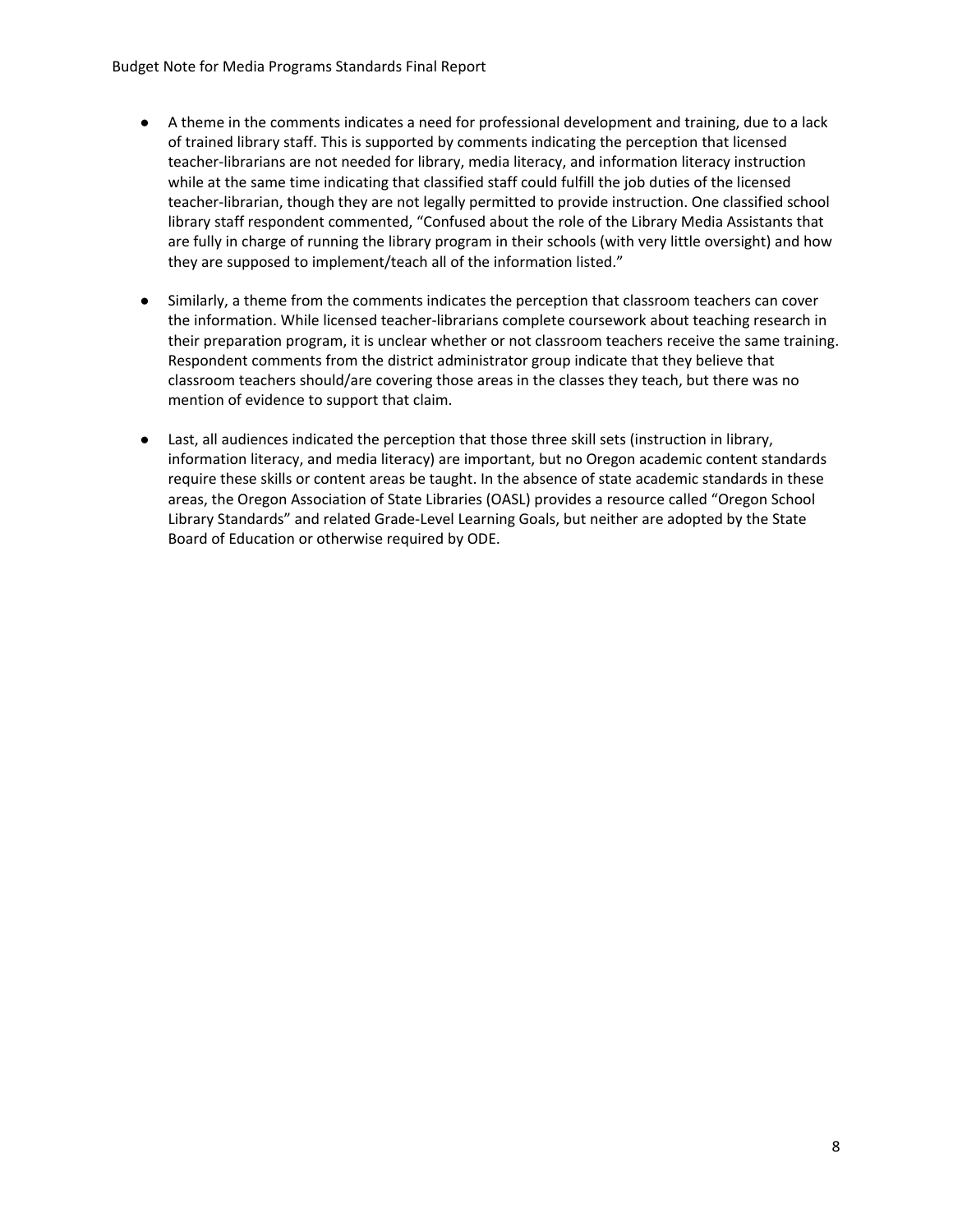## **Finding 2. The media program standards do not adequately address school library best practices in library, media literacy, and information literacy.**

All audiences, except academic instruction librarians and classroom teachers, were asked to review *OAR 581- 022-2340 Media Programs* one segment at a time and to review the school library portion of *OAR 581-022- 2250 District Improvement Plan*. Then they answered a series of related questions designed to determine the adequacy of these rules in their articulation of best practices for school library programs and what is required for compliance with the OARs.

Through a series of five questions, the survey asked respondents to rate their agreement with whether the staffing, instructional programs, facilities, and collections and resources language in *OAR 581-022-2340 Media Programs* and the school library portion of *OAR 581-022-2250 District Improvement Plan* adequately address school library best practices. In general, only 50-60 percent of respondents indicated agreement that the standards in these areas addressed best practices of instructional program standards, library facilities, library collections and resources, and the indicators of a strong school library. Compared to other best practices, a slightly smaller percentage of survey respondents rated that they strongly or moderately agreed that the standards addressed staffing best practices, with about 40 percent of classified library staff and licensed teacher-librarians rating moderate or strong agreement, and about 50-60 percent of district administrators and school principals rating moderate to strong agreement (see Figure 4 in Appendix D).

A similar theme emerged throughout the open-ended comments section of the survey relating to questions about how adequately the OARs address school library best practices. Of the respondents who left a comment about the topic, 54 percent indicated that there is a lack of trained library staff and that there is an overall need for professional development and training. This theme is summarized by the comments from one licensed teacher-librarian who noted,

We know that access to strong school library programs have a disproportionately positive impact on our traditionally underserved students, which makes them an equity issue. Many students in our state have no access to services from an appropriately licensed teacherlibrarian, which means they do not have access to equal opportunities to learn skills that are essential to living healthy and happy lives in our society. The problem isn't just one of lack, however. When we continue to provide library services and deliver them through people who don't have the knowledge and skills to deliver them well, we do a different kind of harm through misteaching ... In today's media landscape, which is rife with misinformation and manipulation, it is more important than it has ever been for our students to have access to knowledge and skills that will help them find accurate and reliable answers to questions that determine the quality of their lives.

## **Finding 3. OAR 581-022-2340 Media Programs and OAR 581-022-2250 District Improvement Plan adequately address how to measure compliance with most of the media program standards, but ambiguity remains in the area of staffing requirements.**

Through a series of five questions, the survey asked respondents to rate their agreement with whether *OAR 581-022-2340 Media Programs* and *OAR 581-022-2250 District Improvement Plan* adequately address how to measure compliance with the media program standards. About 80 percent of district administrators and 60 to 80 percent of school principals and licensed teacher-librarians rated strong or moderate agreement that the OARs adequately address how to measure compliance. Fewer classified library staff (50-70%) rated that they strongly or moderately agree that the OARs adequately address how to measure compliance, specifically on school library staffing (see Figure 5 in Appendix D).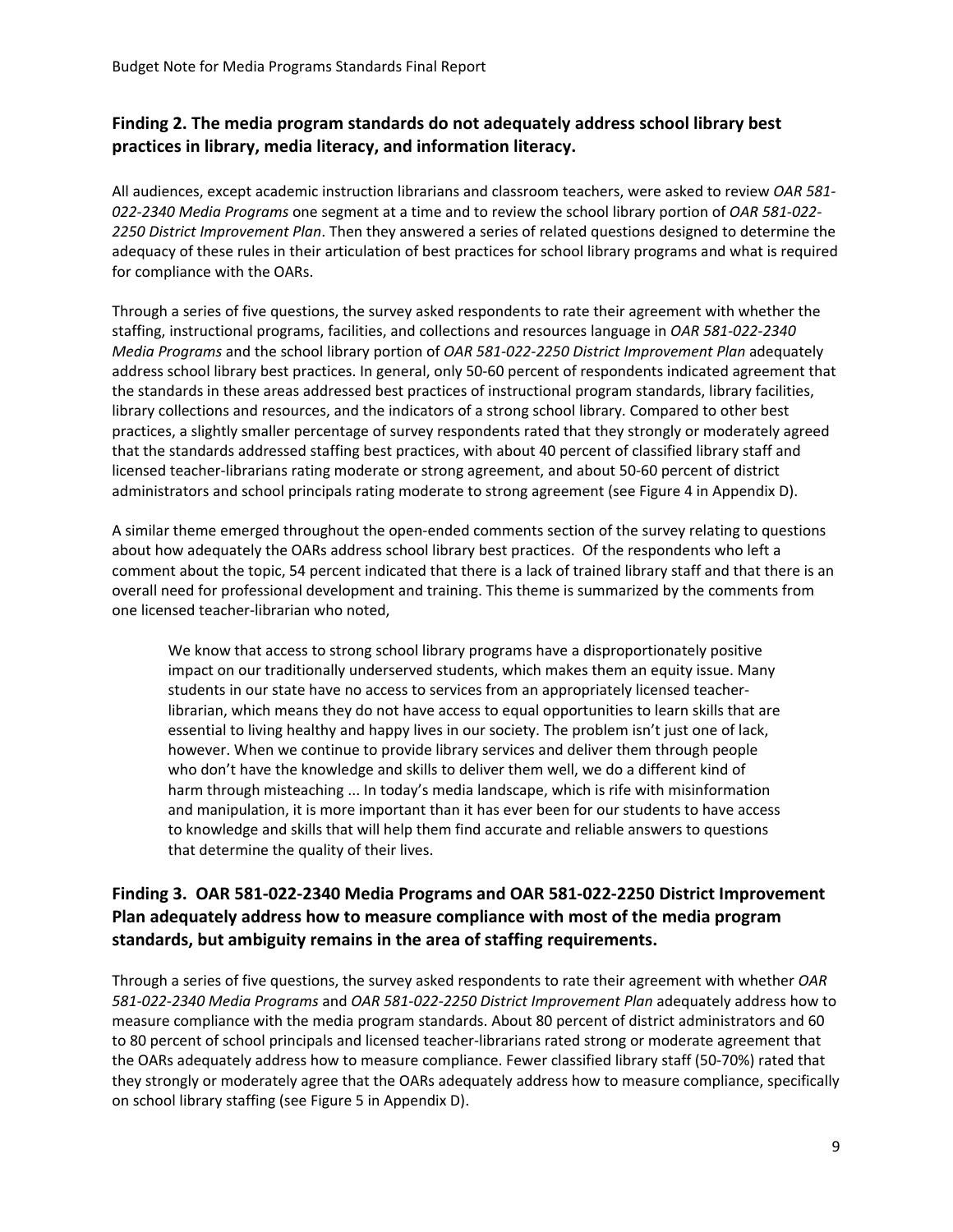Respondents, particularly school-level educators, also named some specific challenges with measuring compliance with the media program standards outlined in *OAR 581-022-2340* and *OAR 581-022-2250* and cited the need for additional tools and guidance to support the evaluation process for school library programs. The following patterns emerged:

- Respondents named the need for greater specificity in *OAR 581-022-2340 Media Programs* regarding how to determine compliance. There was general consensus among respondents that the OAR lacks specifics that would make the OAR easier to implement, particularly around the requirements for staffing. This theme emerged across several respondent audiences in the open-ended comments section. Respondents said the lack of clarity around how many staff are required and whether licensed teacher-librarians are required creates challenges around determining compliance. They also noted that this lack of clarity leads to equity issues as flexible interpretation and application of the standards across the state result in some students having greater access to instruction provided by licensed teacher-librarians, and some students having no access at all.
- Respondents across audience groups named the need for greater clarity in *OAR 581-022-2340 Media Programs* regarding staffing requirements. Specifically, respondents said that the OAR needs to be more specific about the job requirements for licensed teacher-librarians and for classified school library staff. Respondents indicated that they would like to see a clearer distinction between the roles of licensed teacher-librarians and classified library staff. This need for greater clarity around staffing requirements is a theme that emerged in the open-ended comments, as well.
	- Respondents indicated a need for training for all staff around the roles and responsibilities of licensed and classified staff.
	- Respondents indicated that lack of staff, necessary funding, and staff working out of class are barriers to meeting the requirements of the media program standards. Survey responses and the comments revealed that it is common practice for classified school library staff to do the work of a certified teacher-librarian, although they lack the training and the compensation to do so. As one classified school library staff noted, "Classified staff are often expected to fulfill the duties of certified staff without proper training or compensation."
	- Of the classified school library staff who responded to the question, *"What else do you want us to know about OAR 581-022-2340 Media Programs and the related questions that were not addressed in response options above?"*, 52 percent made comments citing a lack of staff/funding or that the job was being done by staff with the wrong classification, and hence the staff doing the job are often underpaid. A classified school library staff said, "In my district, certified teacher librarians were eliminated in 2012. Now the work of a licensed teacher and a full or part time Para is being done by a Classified staff member/para. Although we have prep time for library organization and maintenance, we are responsible for student supervision before, after, and the middle of the school day as well as supervising/teaching an entire class during Specials (aka Teacher Planning Periods). Instruction time is basically non-existent other than what is done by classroom teachers and library is basically story time and book check out time."
	- Of the school principals who responded to the same question, 45 percent indicated there was a lack of staff/funding or the wrong classification of staff doing the job. One school principal commented, "We have classified staff teaching and solely responsible for student learning in the library. This should be a certified and library-licensed position with state standards. This is at the heart of ELA and needed to move the dial."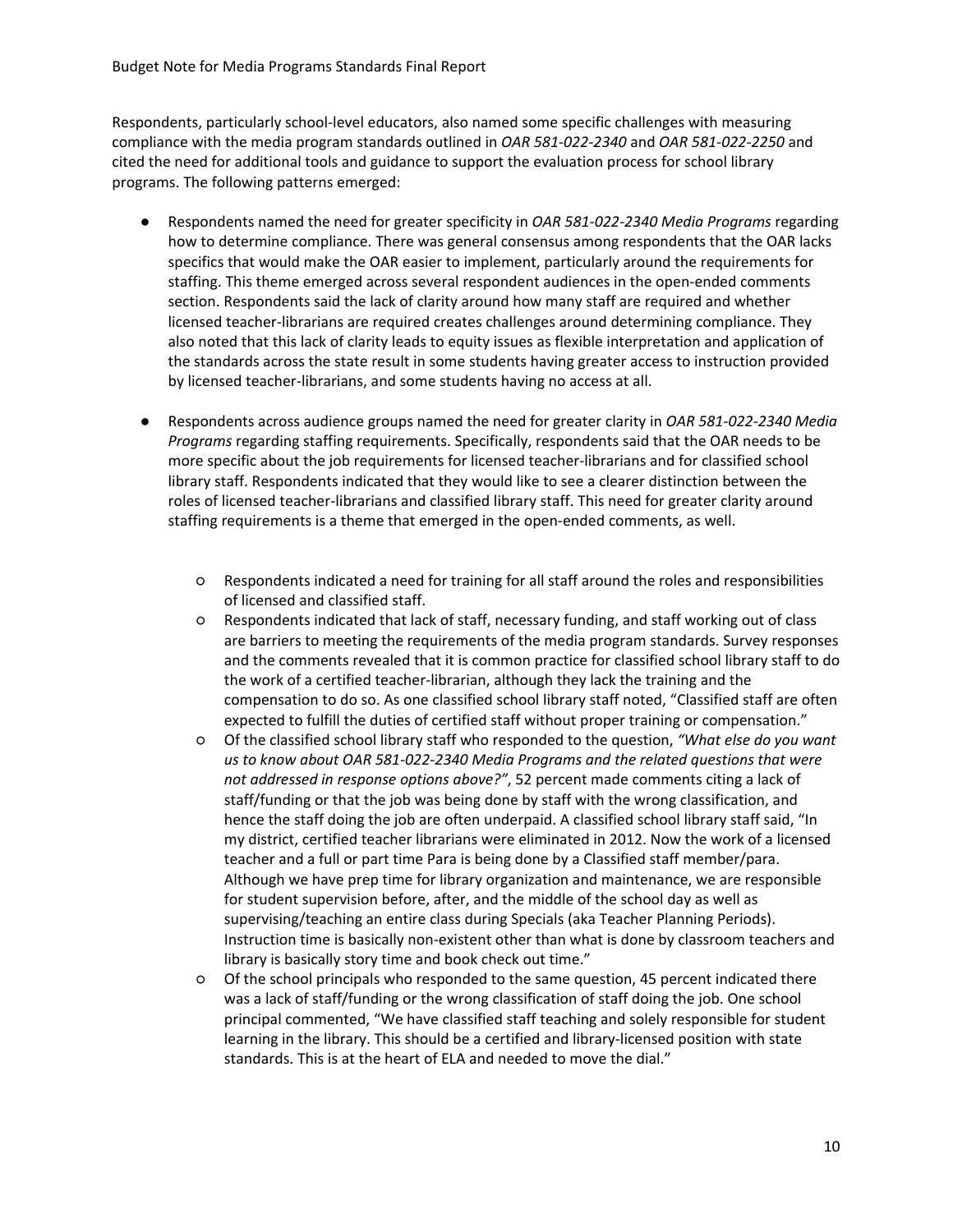- Respondents across audience groups indicated a perception that there is a lack of enforcement of the OARs, which seems to signal that following the OARs does not matter. Among the licensed teacher-librarian respondent group, there was a general sentiment that though school libraries are important, either their schools, or the state does not seem to value what libraries have to offer. A licensed teacher-librarian respondent indicated, "Because of budget crises over 10 years ago, there are no longer certified teacher librarians working in any schools in this district, and no consequence for not having a 'strong library media program' with a certified librarian or instruction. Until the state requires the district to hire school librarians in the schools, they will use the money elsewhere and continue to have understaffed libraries with no instructional program. Additionally, another licensed teacher-librarian respondent noted, "ODE needs to work with OASL and the State Library to determine what is best for updated wording [of the OARs]. There are a lot of vague terms that allow for anything to be accepted. Also, there is no one at ODE to actually hold districts accountable or provide clear and transparent guidance." This theme of lack of accountability emerged in the school principals' respondent group, with 18 percent of respondents making comments related to this theme.
- Both school-level educators and district-level administrators also indicated that a checklist or rubric for evaluating school library programs would help them more easily determine compliance. Sixty percent of respondents said that the OAR requirements were unclear, and they would benefit from supporting resources, such as a rubric or library program checklist. This emerged as a theme not only through the quantitative survey results, but also in the open-ended comments. A district administrator or superintendent respondent said, "In our district, libraries in elementary schools are largely used for 'babysitting' for lack of a better word, because the main reason for their existence is to provide a place for students to go while their teacher is having prep. It is called a 'Specials rotation.' While this is a real need in those schools, the priority during that time is certainly not on learning library standards, but more on keeping the kids busy with literally anything that works. I think that in order to change this priority, administrators need to see data that reinforces the positive impact that a school library program can have. A second thing that would be helpful in our district, where we are struggling to find a district-level librarian, is a curated collection of 'ready to use' lesson plans for librarians that tie directly to the standards. We need a certified teacher librarian to make these lessons, and we are struggling to find one after trying for two years."

## **Finding 4. System-level barriers make compliance with OAR 581-022-2340 Media Programs difficult.**

The survey assessed whether school districts face barriers in meeting the requirements of *OAR 581-022-2340 Media Programs*. Just 3 to 4 percent of all respondents indicated there to be no barriers. Shortage of funding and licensed teacher-librarians were the most prevalently cited barriers, followed by unclear requirements and lack of supporting resources. For a few barriers (see \* on chart below), there was a notable difference across audience groups.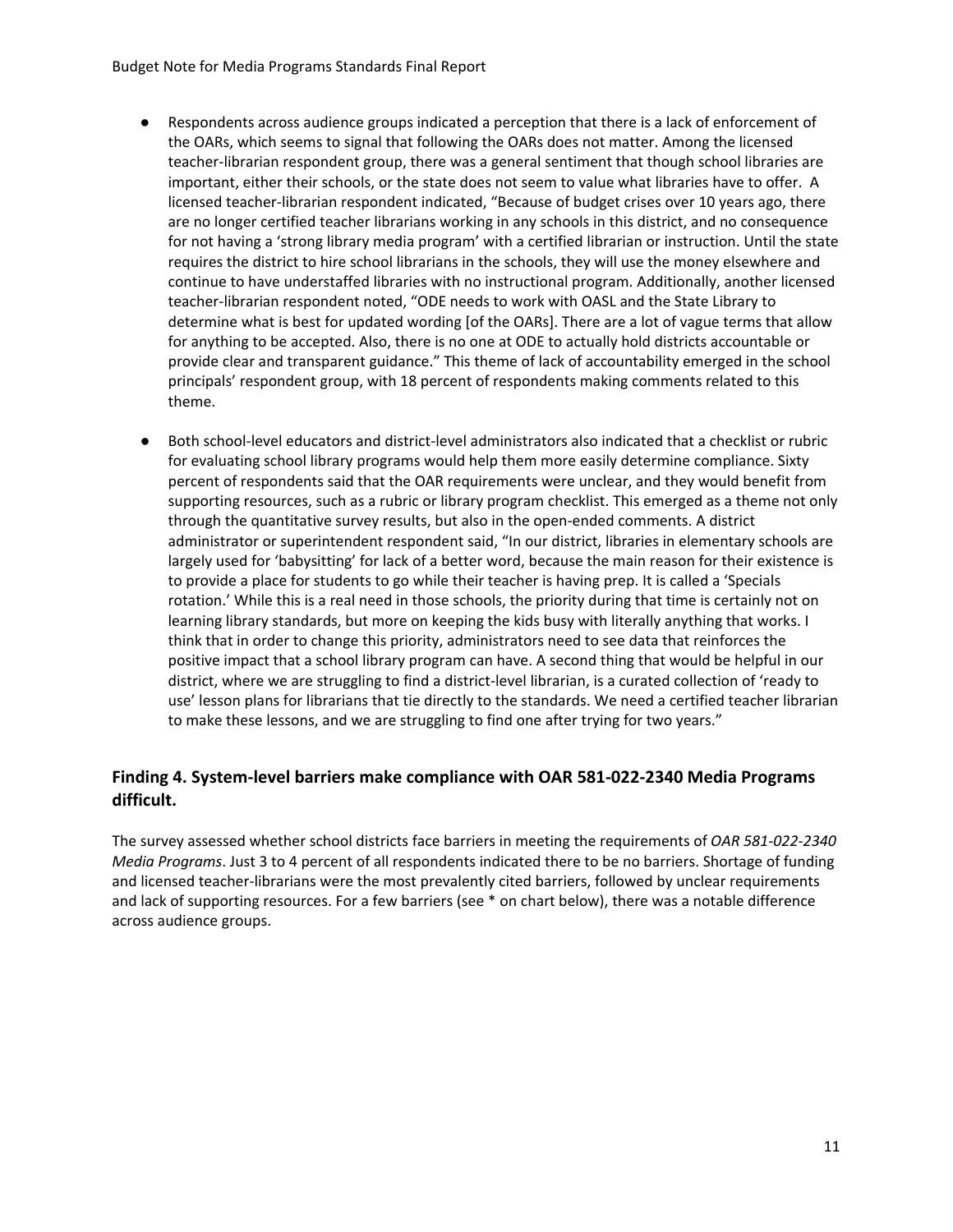

**Barriers to meeting OAR 581-022-2340 Media Programs requirements**

Clear themes appeared in the open-ended comments about barriers to meeting the media program standards. All respondent audience groups who received this question indicated that there is a lack of licensed teacher-librarians available and/or that there are classified school library staff who are fulfilling the duties of a licensed teacher-librarian, and therefore working out of class.

- One licensed teacher-librarian noted, "Define Teacher-Librarians as those who are certified in a Library Media program. Our district was listed as having sixteen 'librarians,' when in fact there were five Teacher-Librarians, a high number in [our] county, with eleven paraprofessionals, one for each of the elementary schools. This was very misleading."
- Similarly, one classified school library staff noted, "A LOT of responsibility has been placed upon LMA (Library Media Assistants-Classified staff) to run school libraries. They are paid minimum wage and expected to teach entire classes. They are performing all tasks and duties of a Licensed Librarian, but without the hours needed to execute it properly or be paid appropriately. There is 1 district Librarian to 'over see' the entire district. I question if this is in-line with the OAR. I also question classified staff teaching Library fundamentals and continuing lessons to students as classified staff do not have a teaching license."
- It is worth noting that some district administrators believe that licensed teacher-librarians are not necessary to meet the OAR standards and that the role of the library itself is antiquated. One district administrator commented, "The role of libraries has drastically changed with the increased use of devices. These standards are a bit antiquated in that regard. For example...kids don't research in libraries anymore." Another district administrator said, "We do not need a licensed librarian to operate an effective library to meet the needs of the students and staff."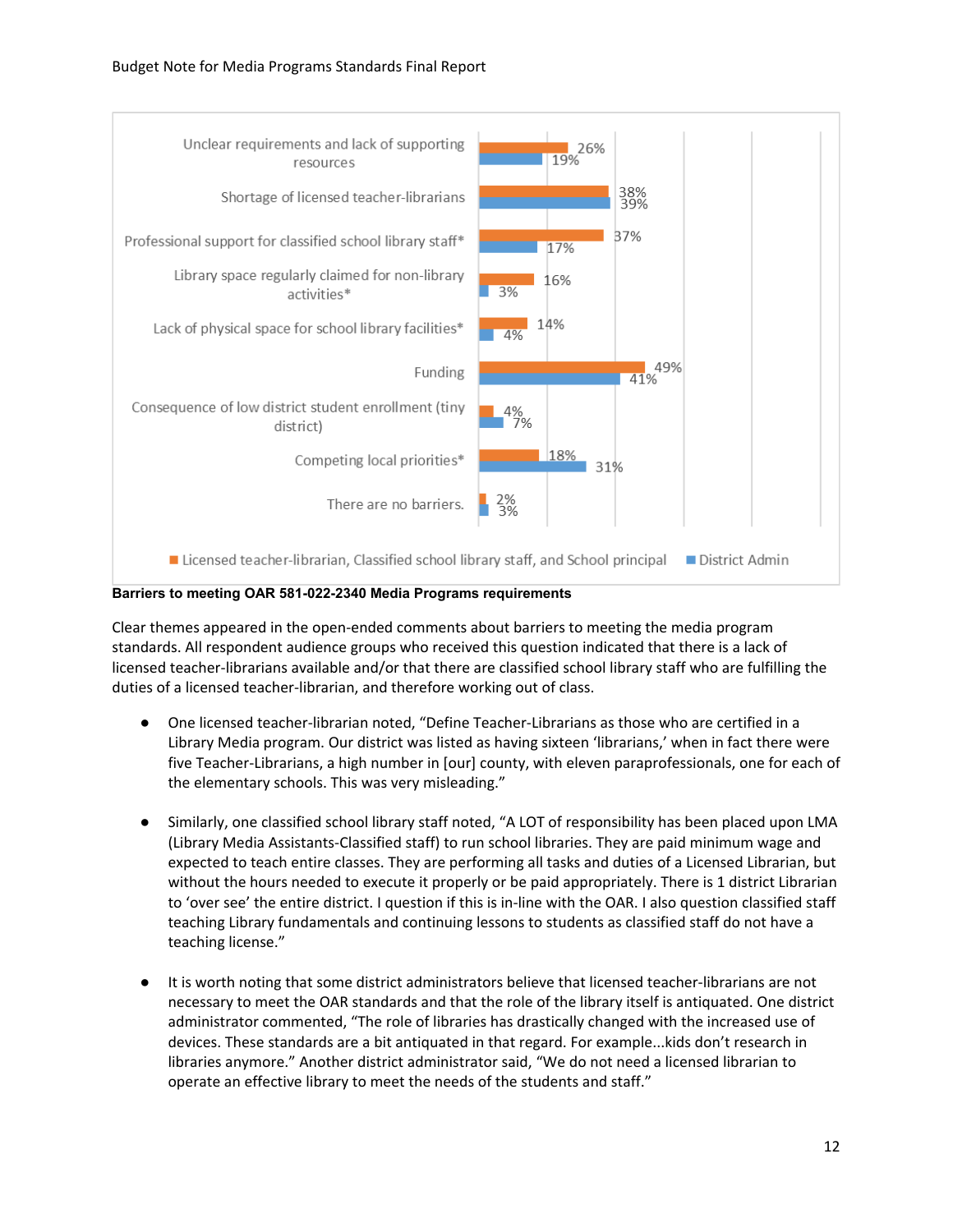Another clear theme that emerged through the open-ended comments was the overarching role that lack of funding for media programming plays in creating or exacerbating other barriers to compliance with the media program standards. Respondents cited funding issues in relation to other barriers and challenges impacting library staffing, hours of operation, and development and maintenance of the library collections. As one licensed teacher-librarian described, "Underfunding is one of the primary issues for school library facilities and personnel throughout the state. This creates a huge equity issue for serving students to improve their learning and meet their academic needs." Similarly, one district administrator noted, "Libraries can't be what the standards outline. There isn't funding nor time to make it such except at the elementary level." Another district administrator noted, "If the OAR is going to exist, then the Legislature needs to fund schools to support one teacher-librarian per school building in the digital learning era."

#### **Finding 5. System-level barriers lead to inequitable and inconsistent opportunity for student access to school library facilities, collections, and instruction.**

The survey asked respondents whether students face barriers in using their school libraries. Survey respondents indicated an array of barriers Oregon students encounter when trying to use their school libraries. The most prevalent of these are:

- The library is not open before or after school. (58% of respondents agree)
- The library does not have enough staffing. (50%)
- The library collection does not contain enough materials that represent diverse experiences, perspectives, and cultures. (46%)
- The library's collection of books is largely outdated. (45%)
- The library has limited open hours during the school day. (45%)
- The library does not have enough space to accommodate multiple purposes. (45%)
- The technology available in our library does not meet student needs. (37%)
- Students are not allowed to use the library on a drop-in basis. (36%)

An examination of the leading barriers cited by survey respondents reveals a connection with constraints in school library staffing that impacts hours of operation and limitations in school library collections. These factors are explored more fully below.

# Constraints in library staffing that impact hours

A majority of school-level educators, classroom teachers, and district-level administrators responding to the survey identified limitations in student use of the library because it is not staffed to be open before, after, and during the school day. This suggests that basic student access to a school library facility is a recurrent barrier across Oregon, as was noted in the quantitative survey data, and also thematically in the open-ended comments.

A classified school library staff said, "Time is a factor. Schools determine how much time is given to library. Mine has 20 minutes. Nobody could possibly do a completed lesson \*and\* allow for checkout in 20 minutes. How could I possibly hope to meet even the most basic instructional goals?"

A classroom teacher noted, "As an ELA teacher, I feel that it is completely unacceptable for my students not to have library access outside of one school period per day. We have an incredibly skilled librarian and an excellent collection of books, but there is not enough funding for the library to remain open all day. It is utilized as a classroom in the afternoons which completely eliminates its ability to meet students' literacy needs."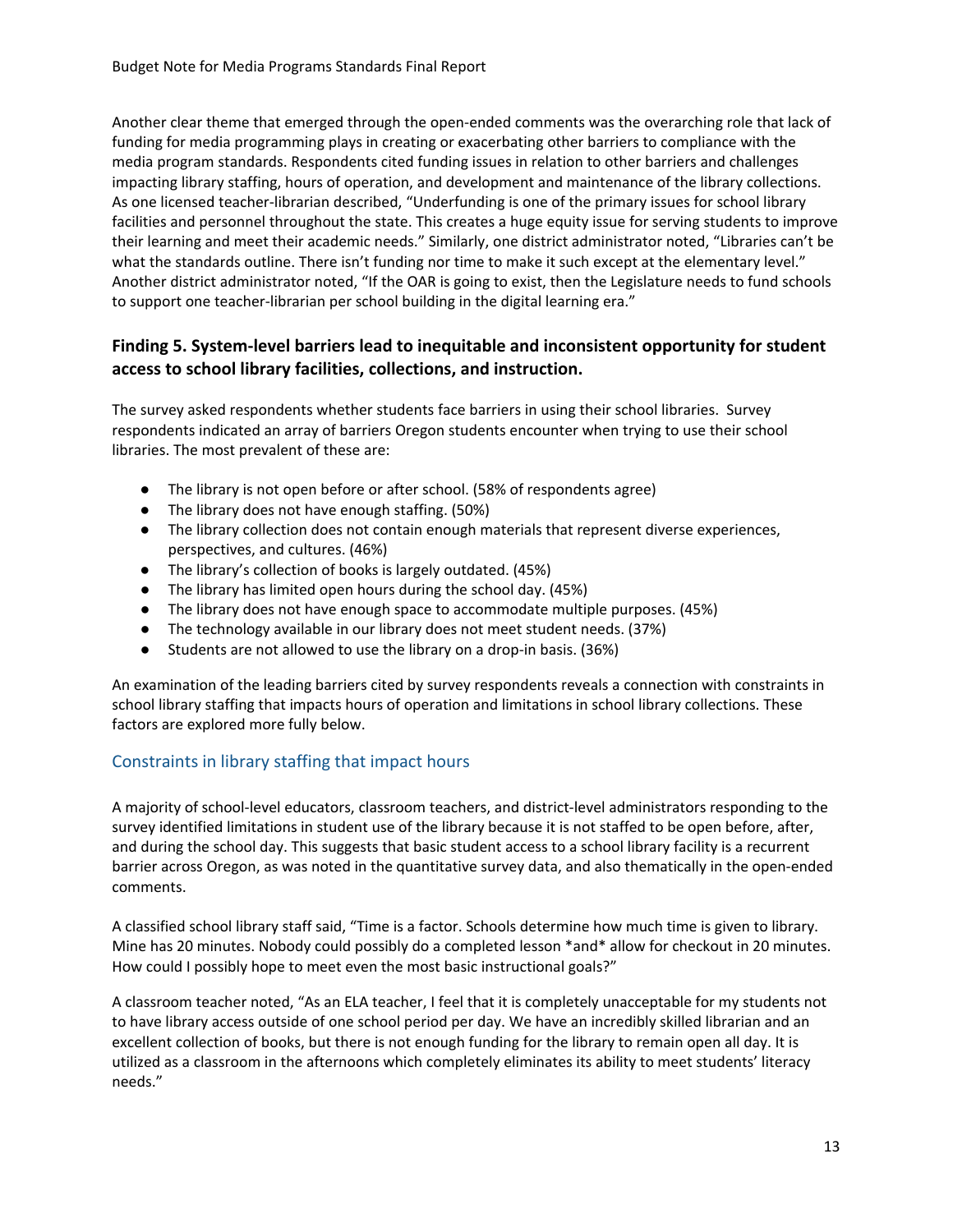## Limited diversity in school library collections

Sixty-three percent of district-level administrators view the fact that their school library collections do not represent diverse experiences, perspectives, and cultures as a barrier to student access. School-level educators echoed this them, although to a slightly lesser extent. Respondents noted that the constraints in school library staffing and hours indicate a fundamental access barrier: many students simply cannot get into their school library. The limitations in library collections, notably their outdatedness and lack of diversity, reflect that around half of all types of respondents understand that even when students can physically use a school library, they will face challenges finding current and inclusive books and information. These concerns are mirrored in the open-ended comments regarding library collections and funding.

A classroom teacher said, "Students need access to up-to-date books with characters that reflect diverse backgrounds, situations, and needs."

Similarly, a school principal stated, "Funding for libraries in schools is at the discretion of building principals (in our district). While requests for funds to update the physical collection come from district librarian / school classified assistants, this means that funds have to move from somewhere else in the building. Thus, inconsistent implementation/purchasing/etc. occurs across like schools and programs."

# **Finding 6. Based on initial survey results, findings 2, 4, and 5 suggest the system is not adequately equipping high school and first-year college students to lead research and inquiry projects required for secondary and post-secondary coursework.**

In the survey, classroom teachers who work with high school freshmen were asked how important it is for 9th graders to begin high school with the ability to do research effectively. Eighty-nine percent of respondents indicated it is very important, and the remaining 11 percent indicated it is moderately important. However, when asked if Oregon 9th graders they work with are generally prepared for the basics of high school-level research, 86 percent indicated they are not.

Academic instruction librarians serving colleges or universities were asked similar questions. In response to how important it is for first-year college students to begin college with the ability to do research effectively, 74 percent of respondents indicated it is very important, and the remaining 26 percent indicated it is moderately important. However, when asked if Oregon first-year college students not long out of high school are generally prepared for the basics of college-level research, 72 percent indicated they are not.

As one academic instruction librarian indicated, "I've been an academic librarian in Oregon for 15 years. During that time, I've been involved in various efforts to bridge the gap between the information literacy students learn in K-12 and what they need to succeed in college...Over and over I hear from these students that they don't have anyone in their public schools teaching them how to do research and critically evaluate information. It is vital to have appropriately credentialed school media specialists / librarians in the schools to provide students with a baseline of information literacy instruction. Students who don't receive this instruction are at a disadvantage when they get to college."

Another stated, "I work with students every. single. day. who come to college not understanding the difference between a random website and a source created by someone or an entity that has the knowledge or background to speak to the issue at hand... are unable to synthesize information from the sources they are able to pull together... are unable to distinguish opinion from empirical research...K-12 librarians in every school...are critical to helping lay the groundwork and provide opportunities for practice for students to develop these critical thinking and analysis skills, even at a very young age. These skills are desperately needed well before students reach college or graduate high school."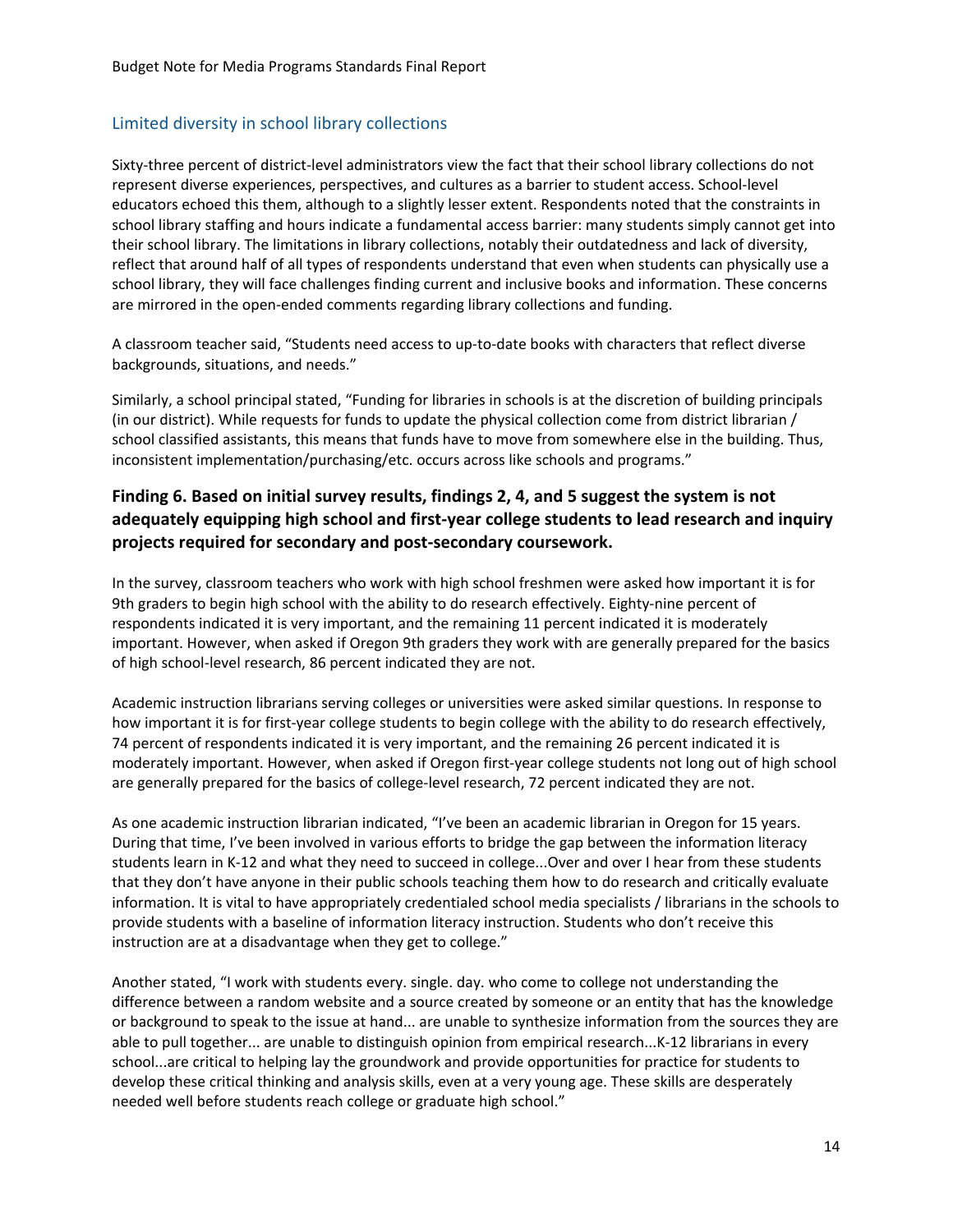# <span id="page-15-0"></span>**Advisory Group Findings from the Resource Review**

As part of the study process, the Media Program Standards Advisory Group engaged in an examination of research related to school library programs and of the school library landscape in Oregon. This is a summary of major findings from this research process.

#### **Finding 7. The quality of school library programs is strongly correlated to student achievement.**

A body of research exists that is known as school library impact studies. In a 2018 *Phi Delta Kappan* article, Keith Curry Lance and Debra Kachel synthesized findings from 34 of those statewide studies conducted over 16 years to determine the impact of school library programs on student learning and components of library programs that have a positive impact on student achievement. The studies show that students in schools with strong library programs have higher scores on standardized tests and that strong school library programs correlate to such measures of student outcomes as graduation rates and achievement of academic standards. The authors noted that the presence of "full-time, qualified school librarians" has the most significant positive impact on student achievement, which can be maximized when librarians spend most of their time engaged in delivering high-quality instruction, collaborating with staff, providing instructional leadership and staff development, and promoting reading. Researchers determined that factors such as socio-economic status, school funding levels, teacher-student ratios, etc. do not explain the correlations. The authors also noted that researchers "often found that the benefits associated with good library programs are strongest for the most vulnerable and at-risk learners, including students of color, low-income students, and students with disabilities."

A study by Christy Lao, Sy-ying Lee, Jeff McQuillan, and Stephen Krashen that lies outside of the school library impact studies was reported on in the summer of 2021. The team recently analyzed results of the 2006, 2011, and 2016 Progress in International Reading Literacy Study (PIRLS) examination, which is administered every five years to 10-year olds in at least 45 countries. More reading instruction did not result in higher test performance. Instead, in all three analyses, low socio-economic class was associated with lower reading test scores, and the presence of a school library was associated with higher scores. "In 2006, the positive effect of having a library was nearly as large as the effect of poverty was negative."

## **Finding 8. After an 82% decrease in licensed librarian FTE over the last 20 years, Oregon ranks in the bottom five across the nation for teacher-librarians per school and students per teacher-librarian.**

Last year, Antioch University Seattle received a three-year grant to conduct research to "determine patterns in the continuing, national decline in school librarian positions and how school districts decide to staff library, learning resources, and instructional technologies programs for K-12 students." The project is known as the School Librarian Investigation – Decline or Evolution? (SLIDE). On [the State Profile page of the SLIDE website,](https://libslide.org/data-tools/state-profile/) information is shared about the number of FTE of school librarians for the 2015-16 school year through 2019- 20. For the most recent year of data, Oregon had 0.12 licensed teacher-librarians per public school, which ranked 47 out of the 51 states (including Washington D.C.). For the same year, if you divide the number of students in Oregon public schools by the FTE of licensed teacher-librarians, Oregon had 4,047 students per librarian, which ranked 48 out of the 51 states. The chart on th[e State Profile page](https://libslide.org/data-tools/state-profile/) titled "Change Since 2009- 10 in Selected Educator FTEs" indicated that while the FTE for the position of licensed teacher-librarian has dramatically declined since 2010-11, which was the first year of data SLIDE includes, FTE for positions such as school administrators and instructional coordinators have increased between 2010-11 and 2019-20.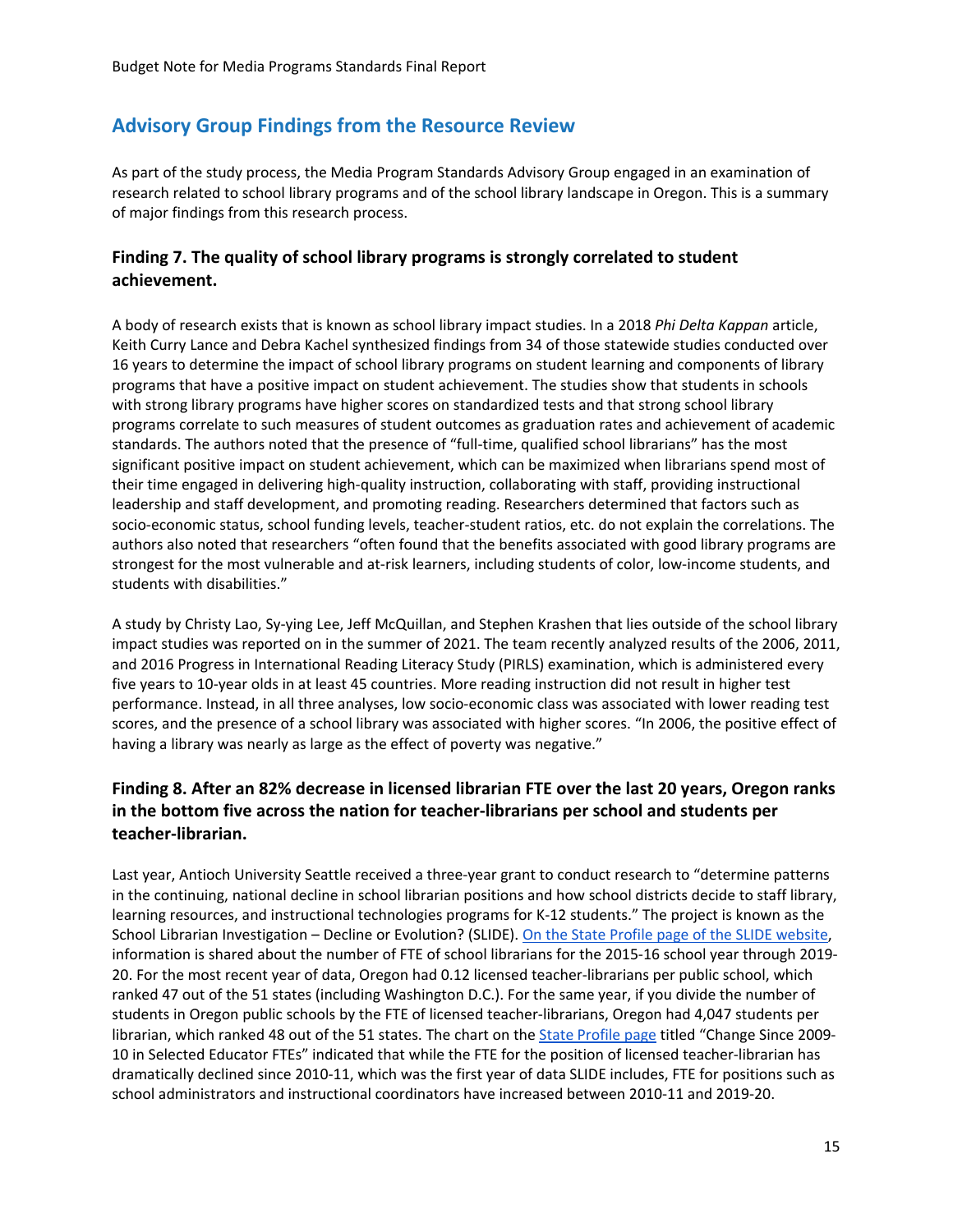The statistics about the decline in licensed teacher-librarian FTE begged a question: when did school libraries in Oregon generally thrive? That question was posted in December 2021 on two listservs that reach Oregon school library staff. In response, school library staff reported that prior to the start of budget cuts in the 1990s, libraries were generally thriving places that were staffed with licensed teacher-librarians and classified library staff and had moderate to robust budgets for books and other materials. Respondents pointed to two events that created lasting, negative impacts on school libraries. One was the passage of tax measures in 1990 and 1997 that changed the way funds were collected for public education. The other was the Great Recession of 2008 caused by the crash of the housing market and banking industry, which resulted in budget reductions for education. Schools saw drastic reductions in funding, which took a disproportionate toll on school libraries and licensed teacher-librarians. As one teacher-librarian noted, "I came to Oregon in 1985 from California where due to Prop 13, my position as a certified elementary librarian had been relegated to an aide after which I moved to the classroom as a teacher. Moving to Oregon and hired as a full-time librarian with a full-time assistant with nine copies of Ramona the Brave was Nirvana to this book lover. Our middle and high schools had two librarians (one focused on AV) plus an assistant. As Prop 5 [Measure 5] eroded school funding including library staffing and book budgets, I watched as the libraries sadly slid into shadows of their former impact in our students' lives. Therefore I would say the early nineties marked the end of "thriving" of Oregon school libraries."

## **Finding 9. Oregon educators seeking a library media endorsement no longer have an in-state option for obtaining one.**

<span id="page-16-0"></span>To work as a teacher-librarian in Oregon, a licensed teacher must obtain a library media endorsement, which involves master's-level coursework about library and information literacy, literacy, children's and young adult literature, cataloging library materials, and more. The number of FTE licensed teacher-librarians on staff in Oregon public schools has decreased 82%, from 818 FTE in 1980-81, when it was first tracked by SLO, to 147 FTE for the 2020-21 school year [\(2020-21 Oregon Statewide Report Card, p. 13\).](https://www.oregon.gov/ode/schools-and-districts/reportcards/Documents/rptcard2021.pdf) Sustained cuts in licensed teacher-librarian positions over multiple decades led to a decline in the number of teachers who sought their library media endorsement. That led to low enrollment in library media endorsement programs in Oregon, and eventually all Oregon universities offering the credential shuttered their programs. There is not a single Oregon university that currently offers a library media endorsement program. This creates a hurdle for Oregon teachers who would like to obtain the credentials to work as a school librarian. Currently, an Oregon teacher interested in obtaining their library media endorsement must enroll in an out-of-state program and pay out-of-state tuition. That combined with an unstable job market for teacher-librarians in Oregon has recently led to some open positions remaining unfilled.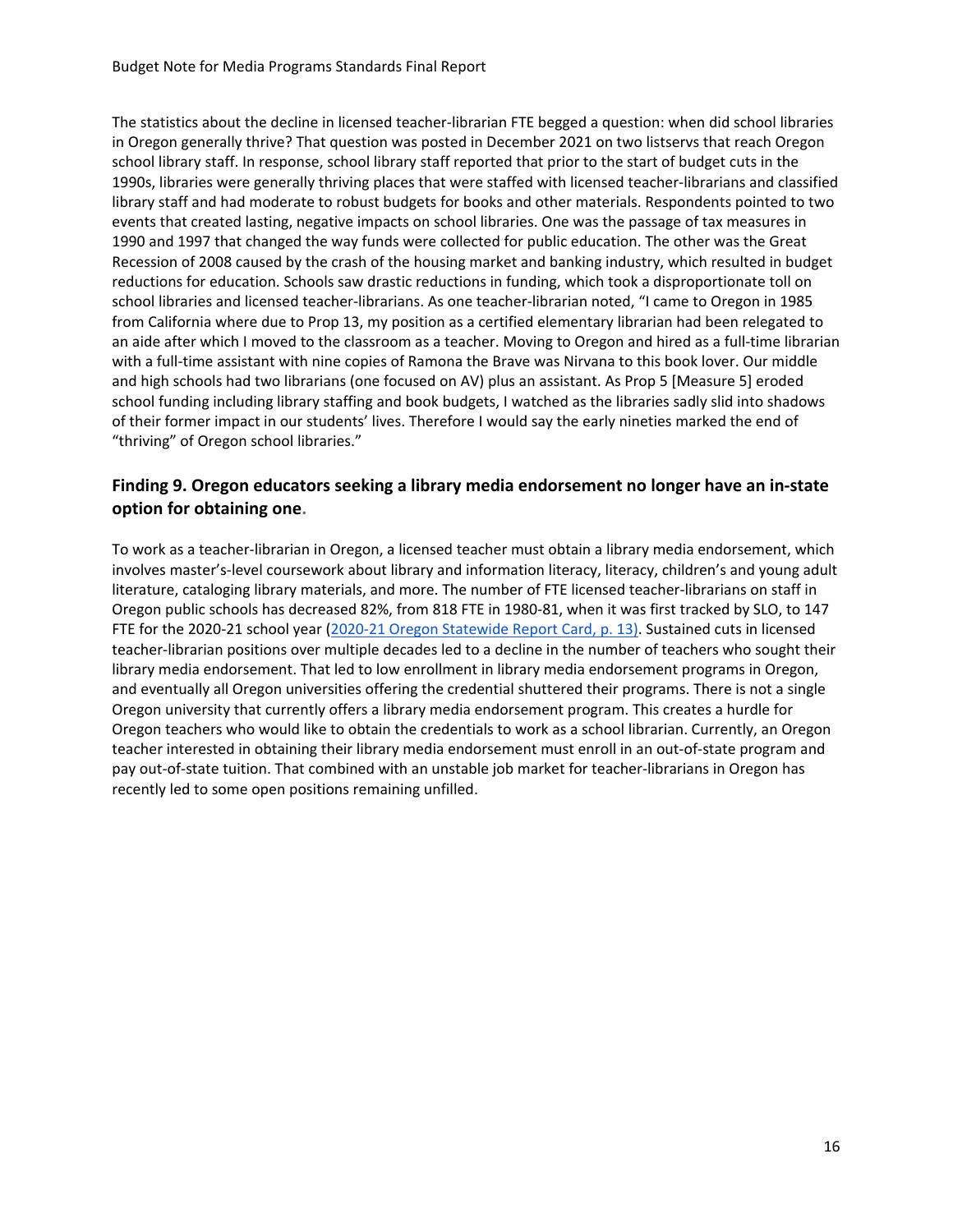# **Recommendations**

 $\overline{a}$ 

## <span id="page-17-0"></span>**Recommendations that Can Be Absorbed with Current Department Staffing Levels**

**Recommendation 1. To support compliance, the Oregon Department of Education recommends that the Legislature amend ORS 329.095 to remove (4)(a)(J) to focus compliance on the media program standards in Rule Division 22. ODE should then recommend to the State Board of Education the consolidation of all media program standards within a single rule.**

The media program standards are housed within two separate rules under Division 22: *[OAR 581-022-2340](https://secure.sos.state.or.us/oard/viewSingleRule.action?ruleVrsnRsn=145320)  [Media Programs](https://secure.sos.state.or.us/oard/viewSingleRule.action?ruleVrsnRsn=145320)* and *[OAR 581-022-2250 District Improvement Plan](https://secure.sos.state.or.us/oard/viewSingleRule.action?ruleVrsnRsn=145276)*. The study findings highlighted how this bifurcated approach has created both ambiguity in interpreting the standards and discrepancies in how districts report their compliance with the standards. ODE recommends revising *OAR 581-022-2340 Media Programs* to incorporate those media program standards currently housed within *OAR 581-022-2250 District Improvement Plan* and removing them from *OAR 581-022-2250 District Improvement Plan*.

Because school libraries are only one small portion of *OAR 581-022-2250 District Improvement Plan*, the specific school library standards named in this rule are often overlooked by districts when reporting their overall compliance with the rule. As a result, a contradiction sometimes occurs when districts report that they are in compliance with *OAR 581-022-2250 District Improvement Plan* while reporting that they are out of compliance with *OAR 58[1](#page-17-2)-022-2340 Media Programs*. For example, for the 2018-19 school year,<sup>1</sup> 24 districts reported out of compliance with *OAR 581-022-2340 Media Programs* while 0 districts reported out of compliance with *OAR 581-022-2250 District Improvement.* 

Consolidating all media program standards within a single rule will bring greater clarity and focus to the media program standards and enable ODE to reconcile ambiguities and discrepancies that exist between the standards. Consolidating the standards will also allow for more transparent compliance monitoring.

# <span id="page-17-1"></span>**Recommendations that Would Require Additional Department Staffing**

**Recommendation 2. To support compliance, the Oregon Department of Education should recommend to the State Board of Education to strengthen the media program standards, update terminology, provide professional learning and technical assistance, and develop academic content standards through a process of statewide engagement. To support this, we recommend that the Legislature provide funding for media staff support to provide technical assistance to districts in implementing the standards.**

Through the rule revision process proposed under Recommendation 1, ODE will also have the opportunity to conduct further engagement of education and community partners to gain input around specific revisions to the media program standards that may be necessary to better reflect school library best practices in the areas of staffing, instructional programs, facilities, collections and resources to ensure that media programs adequately address student needs. Specifically, ODE anticipates the need for additional engagement, research, and potential policy shifts addressing the following areas identified through the study findings:

<span id="page-17-2"></span><sup>&</sup>lt;sup>1</sup> The most recent school year for which districts submitted assurances for all Division 22 standards. Districts submitted assurances for the 2018-19 school year in February 2020.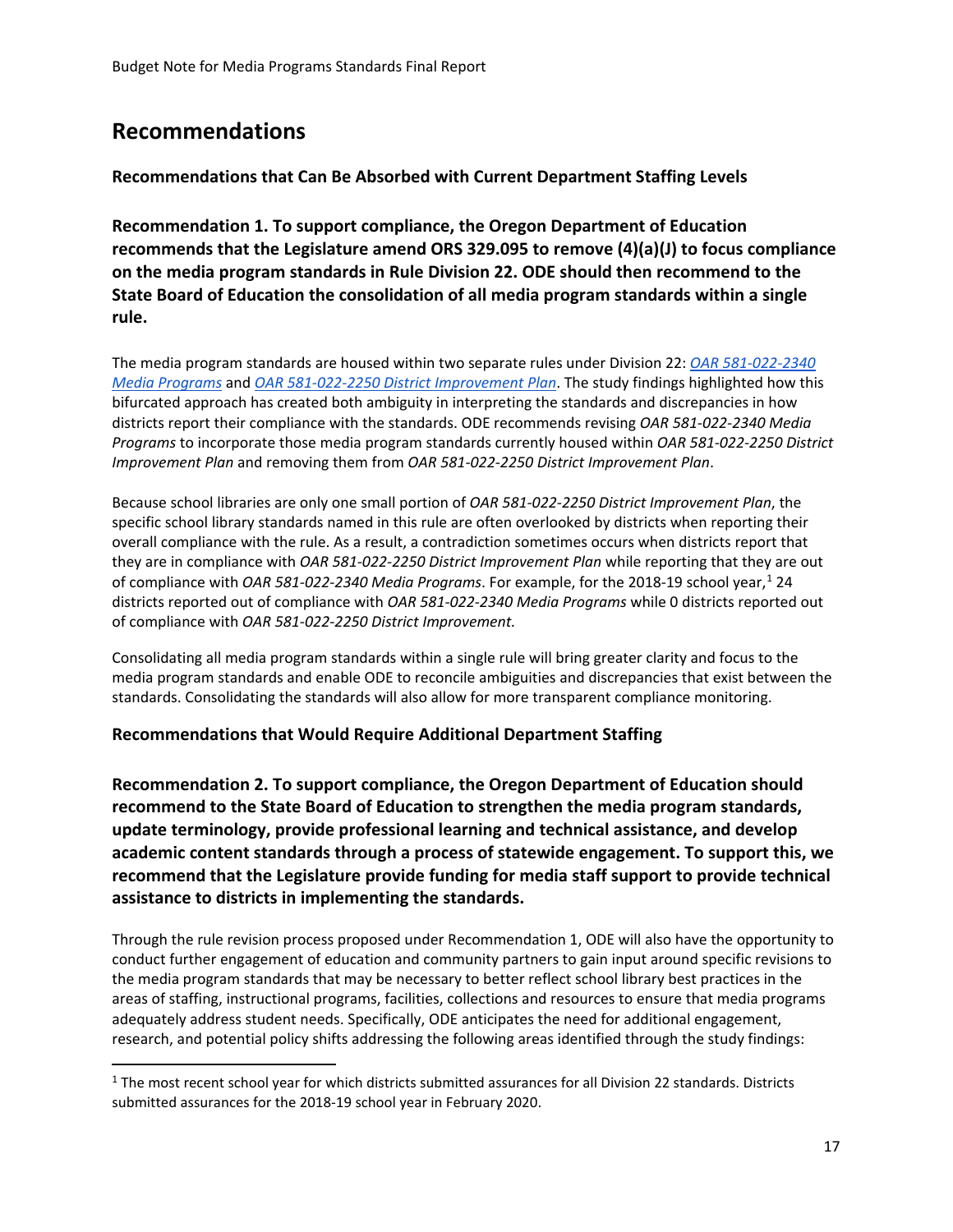- Media program staffing requirements, with a specific focus on clarifying the role of the licensed teacher-librarian and the role of classified school library staff in supporting media programs.
- Professional learning for school library staff and district and building administrators overseeing school library programs to deepen knowledge and understanding of how to implement best practices for media programs.
- Definitions of terminology to bring greater clarity and consistency to districts' interpretations of the media program standards and what they require.<sup>[2](#page-18-0)</sup>

In addition to strengthening the media program standards, ODE recommends engaging education and community partners to explore the possibility of formally adopting academic content standards in information and media literacy. *OAR 581-022-2340 Media Programs* currently requires a coordinated media program with instructional goals; however, there are no explanations or details in the OAR that define what should be covered in a media program with instructional goals. Contingent upon further outreach and engagement, one potential solution to this challenge could be the development and inclusion of academic content standards for information and media literacy in *OAR 581-022-2340 Media Programs*.

Implementation of this recommendation would also necessitate that ODE provide districts with support and technical assistance. This may include developing exemplars of strong school library programs and how to most appropriately leverage the skills and expertise of teacher-librarians and classified school library staff as well as other resources identified as helpful during the engagement process. However, ODE's ability to act on this recommendation at speed may be impacted by availability of staff to contribute given that media program standards development, implementation, research and communication are not included in the position description for any employees at ODE.

# **Recommendation 3. To address student media needs, the Legislature should consider the current funding landscape for school library media staffing and programming when creating the budget for the K-12 school system, and prioritize funding to support licensed and classified school library media staffing and the adoption of stronger media program standards.**

Funding constraints can impact all aspects of school library program implementation. For instance, survey respondents indicated school library staffing shortages and limitations in school library collections both of which may correlate to underlying funding limitations. However, further research and analysis would be needed beyond the scope of this study to better understand the potential interplay between funding constraints and other barriers identified through the Media Program Standards Study. A starting point could be to review Oregon's Quality Education Model cost model, which includes guidelines for school library staffing FTE and how much to budget for books and periodicals for a prototype elementary, middle, and high school. Additionally, a study of the funding landscape in other states with strong media programs and correlated student outcomes is merited.

 $\overline{a}$ 

<span id="page-18-0"></span><sup>&</sup>lt;sup>2</sup> For example, the American Association of School Librarians dropped the title of library media specialist in favor of [school librarian in 2010,](https://nam02.safelinks.protection.outlook.com/?url=https%3A%2F%2Fwww.ala.org%2Fnews%2Fnews%2Fpressreleases2010%2Fjanuary2010%2Fadopt_aasl&data=04%7C01%7CTina.Roberts%40ode.state.or.us%7C965a4857b2104bb2e1bd08d9b5ee4ccb%7Cb4f51418b26949a2935afa54bf584fc8%7C0%7C0%7C637740857374362431%7CUnknown%7CTWFpbGZsb3d8eyJWIjoiMC4wLjAwMDAiLCJQIjoiV2luMzIiLCJBTiI6Ik1haWwiLCJXVCI6Mn0%3D%7C3000&sdata=omvp1em8PeZ622ftSbofY%2Fu15d%2BvXc%2FiVzI3BJ2PpNE%3D&reserved=0) while others prefer the title of teacher-librarian to highlight a librarian's instructional role. Additionally, the term media is no longer the preferred term to describe school library facilities or standards because it is narrow in focus and is vague, which can create confusion.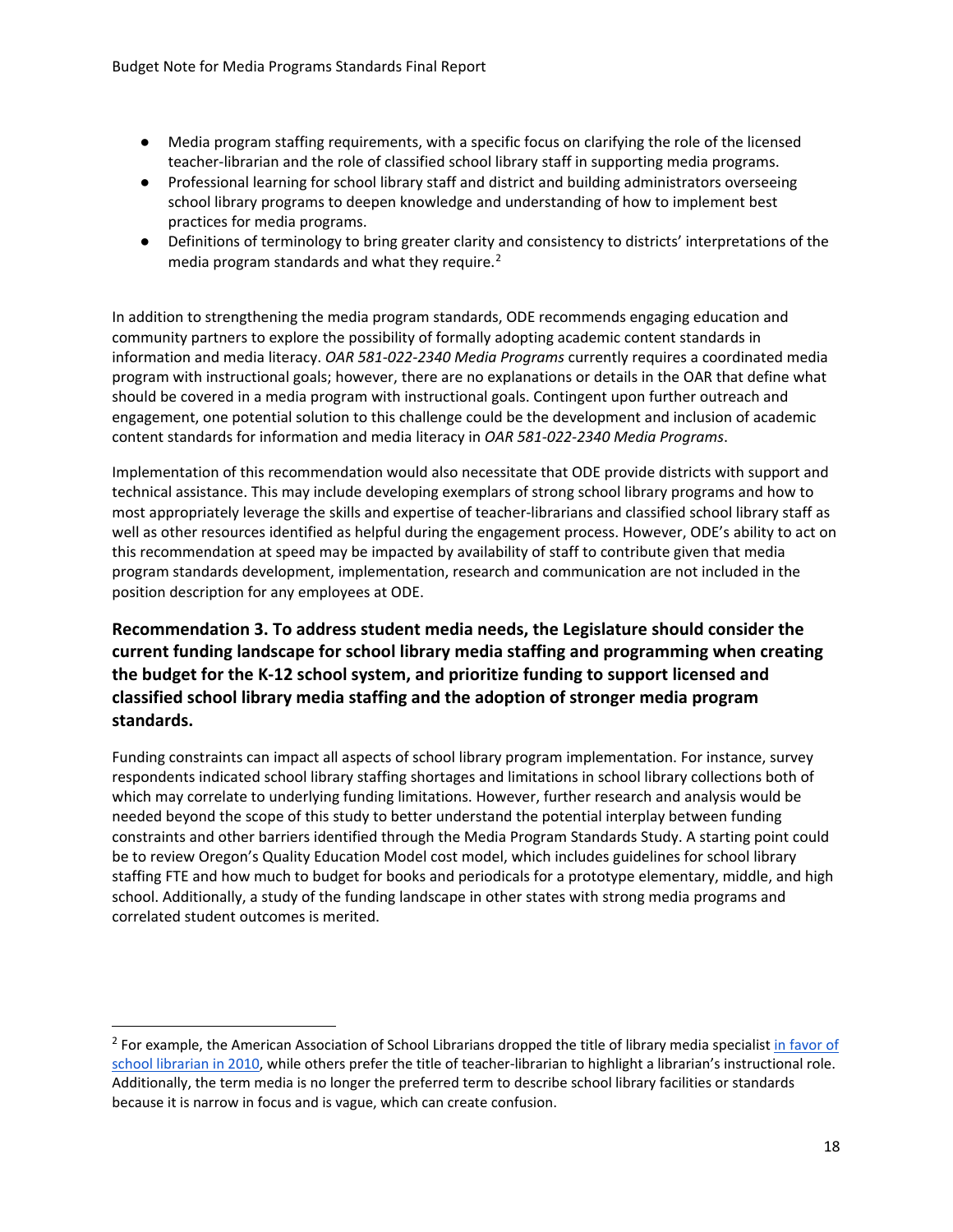#### <span id="page-19-0"></span>**Appendix A: Media Program Standards Advisory Group Members**

The Media Program Standards Budget Note directed the Department of Education (ODE) to "convene a group to study the State Board of Education developed media program standards" and to "consult with organizations that represent public school educators and those who promote school libraries in selecting members of the group." In partnership with the Oregon State Library (SLO), ODE formed a Media Program Standards Advisory Group composed of members representing the following roles and organizations: academic instruction librarians (at colleges and universities), classified school library staff and licensed teacher-librarians, classroom teachers, district administrators and school principals, educational service districts (ESDs), the Oregon Association of School Libraries (OASL), and the Oregon Education Association (OEA). Additionally, consideration was given to ensuring demographic and regional representation across Oregon. The table below provides a list of advisory group members and the role or organization they represent.

| <b>Name</b>         | <b>Title</b>                                                                     | <b>Representative Group(s)</b>                                              |
|---------------------|----------------------------------------------------------------------------------|-----------------------------------------------------------------------------|
| Angie Arriola       | Director of Curriculum and Instruction for Malheur<br><b>ESD</b>                 | ESDs / small, rural schools                                                 |
| Michele Burke       | Academic Instruction Librarian for Chemeketa<br><b>Community College</b>         | <b>Academic Instruction</b><br>Librarians                                   |
| Colleen Henry       | Director of Instructional Technology for Sweet Home<br><b>School District</b>    | Administrators                                                              |
| Jennifer Maurer     | <b>School Library Consultant</b>                                                 | State Library of Oregon                                                     |
| Rita Ramstad        | Classroom Teacher, newly-retired Licensed Teacher-<br>Librarian                  | Oregon Association of School<br>Libraries / Licensed Teacher-<br>Librarians |
| <b>Tina Roberts</b> | English Language Arts Education Specialist for<br>Oregon Department of Education | N/A                                                                         |
| Andrea Shunk        | <b>Education Policy &amp; Practice Strategist</b>                                | Oregon Education<br>Association                                             |
| Laura Stewart       | Library Media Assistant for Tigard-Tualatin School<br><b>District</b>            | <b>Classified School Library Staff</b>                                      |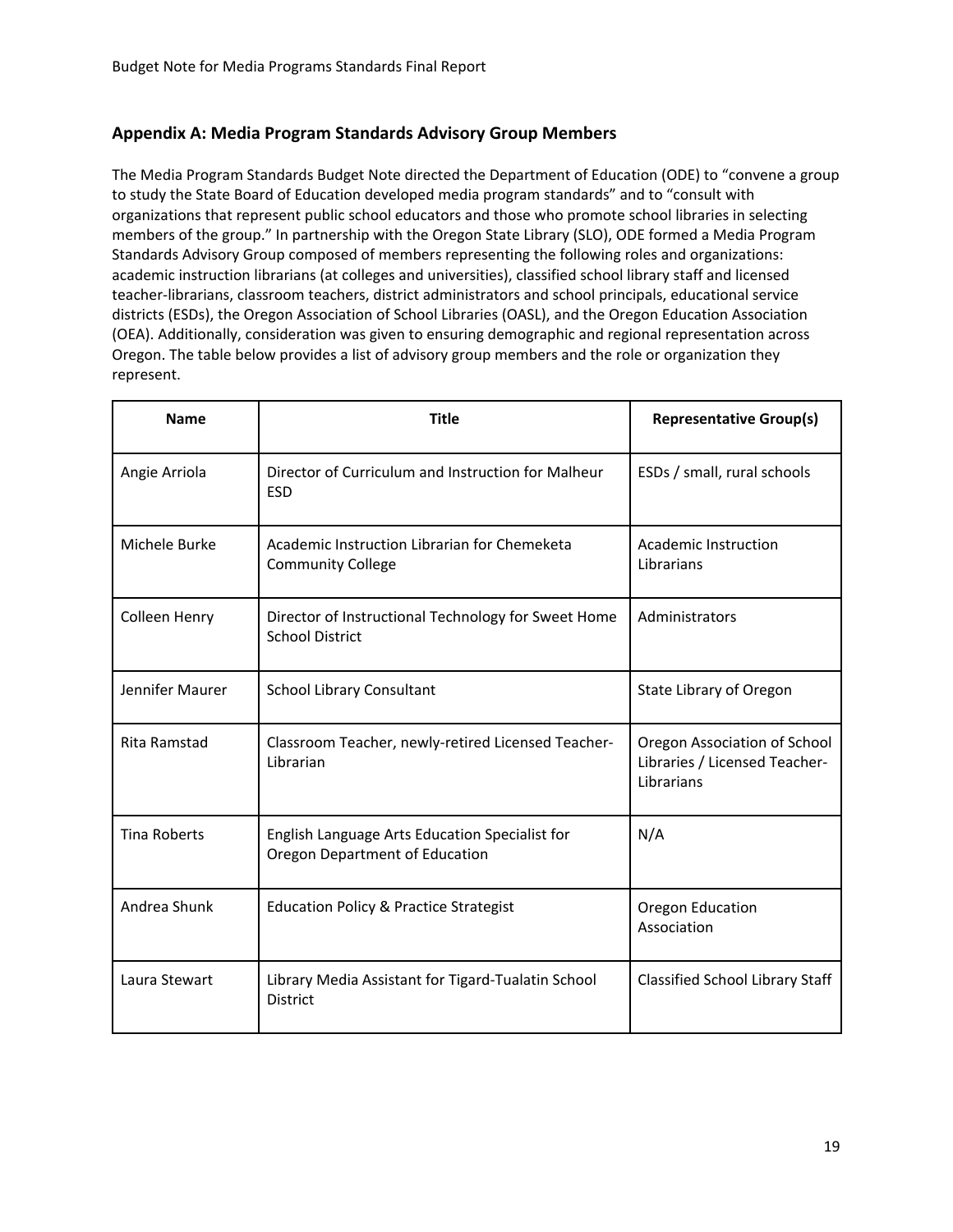#### <span id="page-20-0"></span>**Appendix B: Media Program Standards Survey Questions**

The Media Program Standards Survey consisted of six parts collecting information regarding *OAR 581-022- 2340 Media Programs*; *OAR 581-022-2250 District Improvement Plan*; barriers districts encounter in meeting the OAR requirements; barriers students face in accessing school libraries; library, media, and information literacy instruction and who should be responsible for those subject areas; and demographic information about respondents. The survey administered questions to participants based on the following roles:

- District administrators or superintendents (DA)
- School-level educators (school principals, licensed teacher-librarians, and classified school library staff) (SLE)
- Classroom teachers (CT)
- Academic instruction librarians (from colleges and universities) (AL)

Below are the survey questions and the respondent audiences who received each question. Listed above are the various audiences who participated in the survey. Next to each audience is an abbreviation; those abbreviations appear in the table below. If there is an X in the audience column, that particular audience received that question. If there is no X, that audience did not receive that question.

| <b>Survey Questions</b>                                                                                                                                                                                                                                                                                                                                                  | <b>SLE</b> | <b>DA</b> | <b>CT</b> | AL |
|--------------------------------------------------------------------------------------------------------------------------------------------------------------------------------------------------------------------------------------------------------------------------------------------------------------------------------------------------------------------------|------------|-----------|-----------|----|
| The following list includes indicators of strong school library programs. Please<br>respond to the following statements about the degree to which your school<br>library program meets student needs in these areas.                                                                                                                                                     | X          | X         | X         |    |
| Below is a list of some broad instructional components of library, media, and<br>information literacy. How important is it for Oregon students to acquire skills in<br>these areas of library, media, and information literacy? (Do not focus on where<br>the instruction takes place or on who delivers the instruction -- library/librarian<br>vs. classroom/teacher.) | X          | X         | X         |    |
| Please indicate the importance of these staff for the teaching of library, media,<br>and information literacy content, as described in the question above. Please<br>select either "essential" or "optional" for each of the 3 staff choices for each of<br>the 3 rows.                                                                                                  | X          | X         | X         |    |
| What barriers do you think that students in your school / district face in using the<br>school library? Check all that apply.                                                                                                                                                                                                                                            | X          | X         | X         |    |
| What resources do you consult and what input do you seek when making<br>decisions about your school's / district's library program? Check all that apply.<br>(District-level administrators: Consider this question from the district level and<br>not the school level.)                                                                                                | X          | X         |           |    |
| Based on my understanding of this section, I would know how to determine if my                                                                                                                                                                                                                                                                                           | X          | X         |           |    |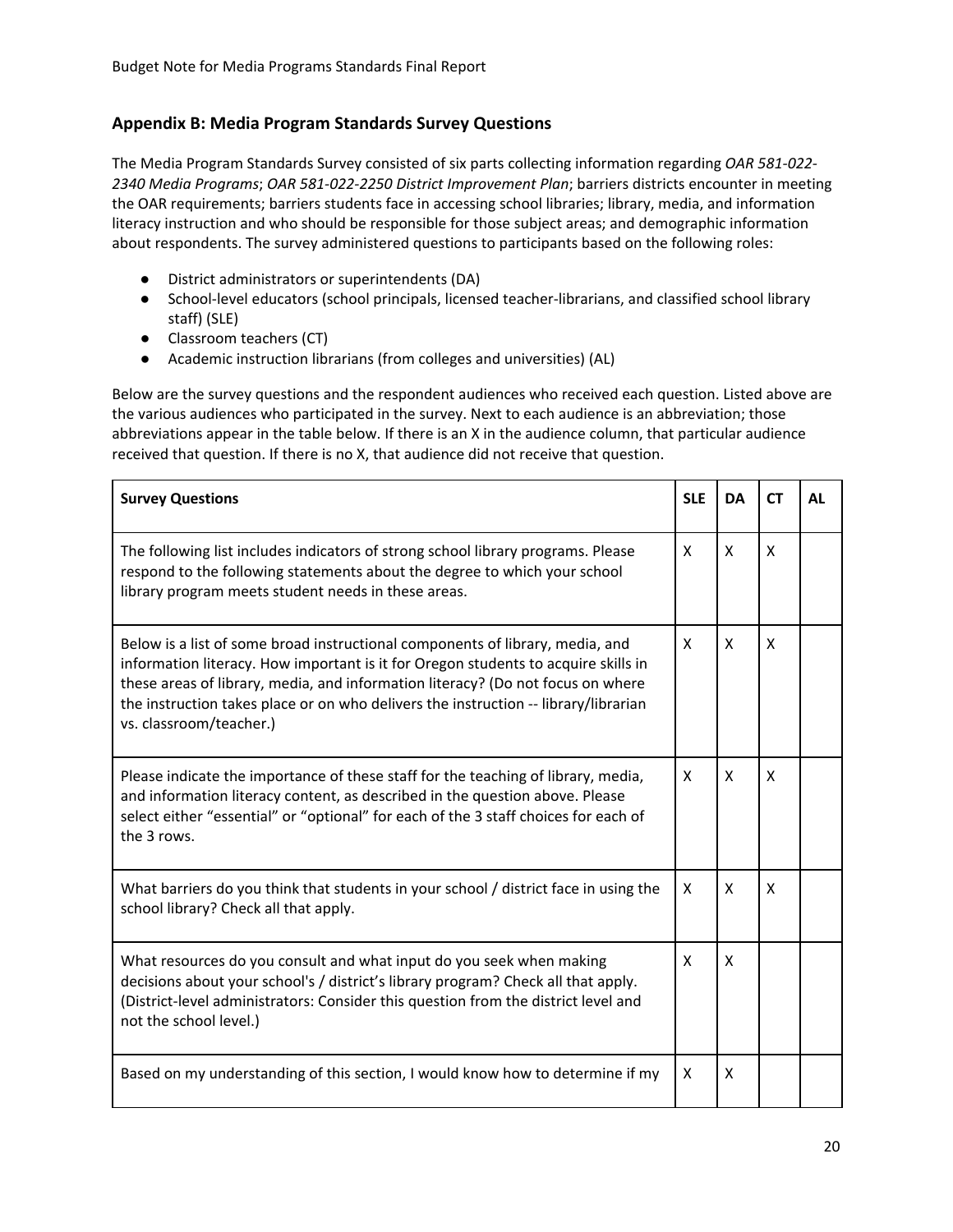| <b>Survey Questions</b>                                                                                                                                                               | <b>SLE</b> | <b>DA</b> | <b>CT</b> | <b>AL</b> |
|---------------------------------------------------------------------------------------------------------------------------------------------------------------------------------------|------------|-----------|-----------|-----------|
| school library staffing is in compliance with OAR 581-022-2340 Media Programs.                                                                                                        |            |           |           |           |
| This section of the OAR adequately addresses best practices for school library<br>staffing.                                                                                           | X          | x         |           |           |
| Based on my understanding of this section, I would know how to determine if my<br>school library instructional program is in compliance with OAR 581-022-2340<br>Media Programs.      | X          | X         |           |           |
| This section of the OAR [2340] adequately addresses best practices for school<br>library instructional programs.                                                                      | X          | X         |           | X         |
| Based on my understanding of this section, I would know how to determine if my<br>school library facility is in compliance with OAR 581-022-2340 Media Programs.                      | X          | X         |           |           |
| This section of the OAR adequately addresses best practices for school library<br>facilities.                                                                                         | X          | X         |           |           |
| Based on my understanding of this section, I would know how to determine if my<br>school library collections and resources are in compliance with OAR 581-022-2340<br>Media Programs. | X          | X         |           |           |
| This section of the OAR adequately addresses best practices for school library<br>collections and resources.                                                                          | X          | X         |           |           |
| What are some barriers to meeting the requirements in OAR 581-022-2340 Media<br>Programs? Check all that apply.                                                                       | X          | X         |           |           |
| What would help you evaluate your school library program and help you<br>determine compliance with OAR 581-022-2340 Media Programs? Check all that<br>apply.                          | X          | X         |           |           |
| What else do you want us to know about OAR 581-022-2340 Media Programs and<br>the related questions that were not addressed in response options above?                                | X          | X         |           |           |
| Based on my understanding of this definition, I would know how to determine if<br>my school library program is in compliance with OAR 581-022-2250 District<br>Improvement Plan.      | X          | X         |           |           |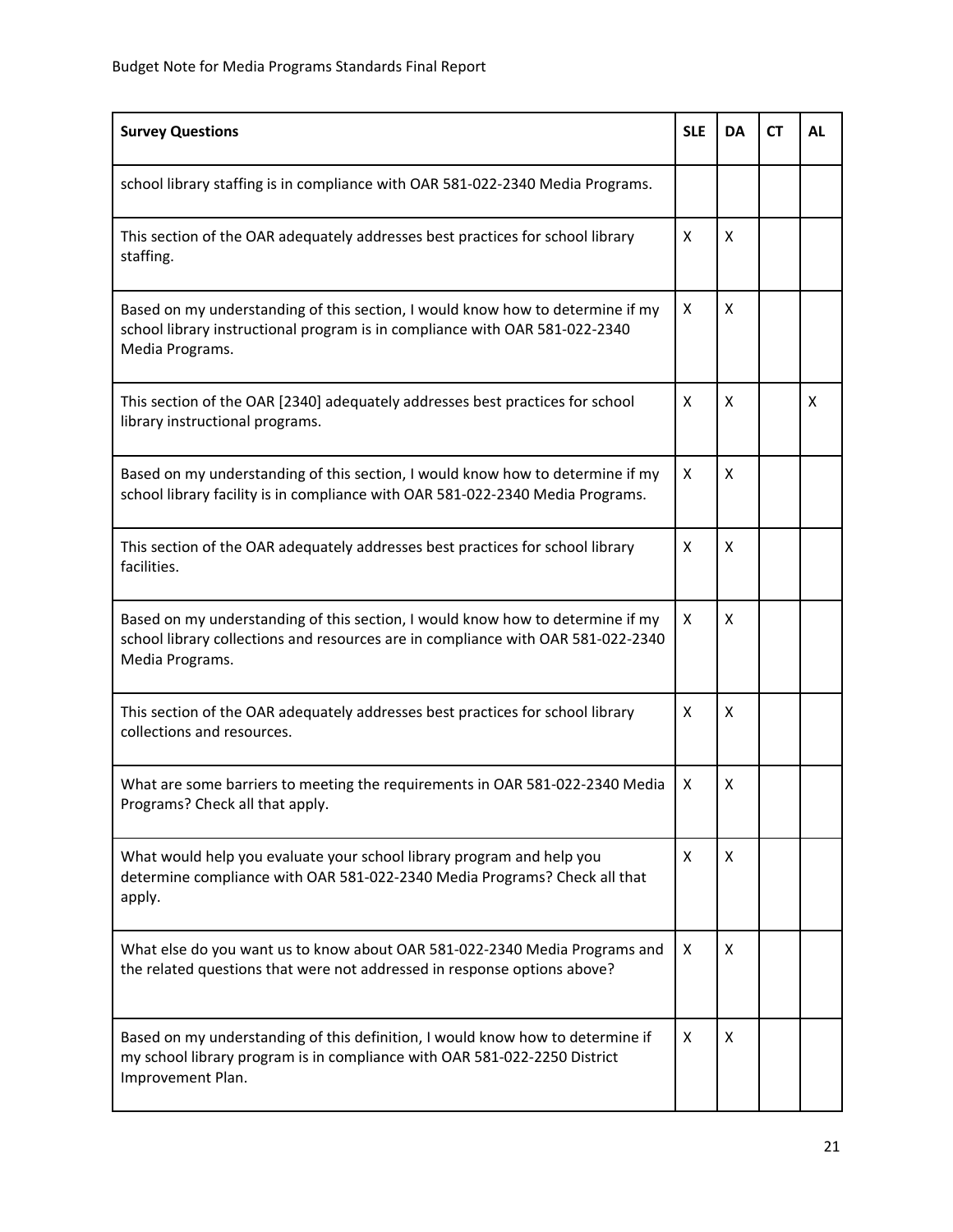| <b>Survey Questions</b>                                                                                                                                                                                                                                                                                                                                                                                                                             | <b>SLE</b> | <b>DA</b> | <b>CT</b> | <b>AL</b> |
|-----------------------------------------------------------------------------------------------------------------------------------------------------------------------------------------------------------------------------------------------------------------------------------------------------------------------------------------------------------------------------------------------------------------------------------------------------|------------|-----------|-----------|-----------|
| This section of the OAR [2250] adequately addresses best practices for school<br>library programs.                                                                                                                                                                                                                                                                                                                                                  | X          | X         |           |           |
| What else do you want us to know about the school library portion of OAR 581-<br>022-2250 District Improvement Plan?                                                                                                                                                                                                                                                                                                                                | X          | X         |           |           |
| For the school(s) where you primarily work / for your entire district, please<br>identify which of these position(s) does the work for the following? Check all that<br>apply for each of the 3 rows.                                                                                                                                                                                                                                               | X          | X         |           |           |
| What grade levels does your school primarily serve?                                                                                                                                                                                                                                                                                                                                                                                                 | X          |           | X         |           |
| How many students does your school / district serve?                                                                                                                                                                                                                                                                                                                                                                                                | X          | X         | X         |           |
| Which county group is your school / district office / college / university in?                                                                                                                                                                                                                                                                                                                                                                      | X          | X         | X         | X         |
| What else do you want to tell us about students' library, media, and information<br>literacy needs and/or school libraries?                                                                                                                                                                                                                                                                                                                         | X          | X         | X         | X         |
| How important is it for freshman students to begin high school with the ability to<br>do research effectively? (If you do not currently teach or have not recently taught<br>high school freshmen, please choose the "does not apply" answer option.)                                                                                                                                                                                               |            |           | X         |           |
| Please rate your response to this statement. Freshmen generally arrive at my high<br>school prepared to handle the basics of high school-level research.(If you do not<br>currently teach or have not recently taught high school freshmen, please choose<br>the "does not apply" answer option.)                                                                                                                                                   |            |           | X         |           |
| Some school libraries are staffed by a licensed teacher-librarian. Others are<br>staffed by classified library staff. Some schools are staffed by both. Are you able<br>to determine the job classification of the library staff in your school and thereby<br>know what you can/should ask of that person? (ex: whether or not the staff are<br>permitted to provide instruction in the research process according to their job<br>classification) |            |           | X         |           |
| How important is it for first-year students to begin college with the ability to do<br>research effectively?                                                                                                                                                                                                                                                                                                                                        |            |           |           | X         |
| Please rate your response to this statement. Oregon freshmen (first-year college<br>students not long out of high school) generally arrive at my college or university                                                                                                                                                                                                                                                                              |            |           |           | X         |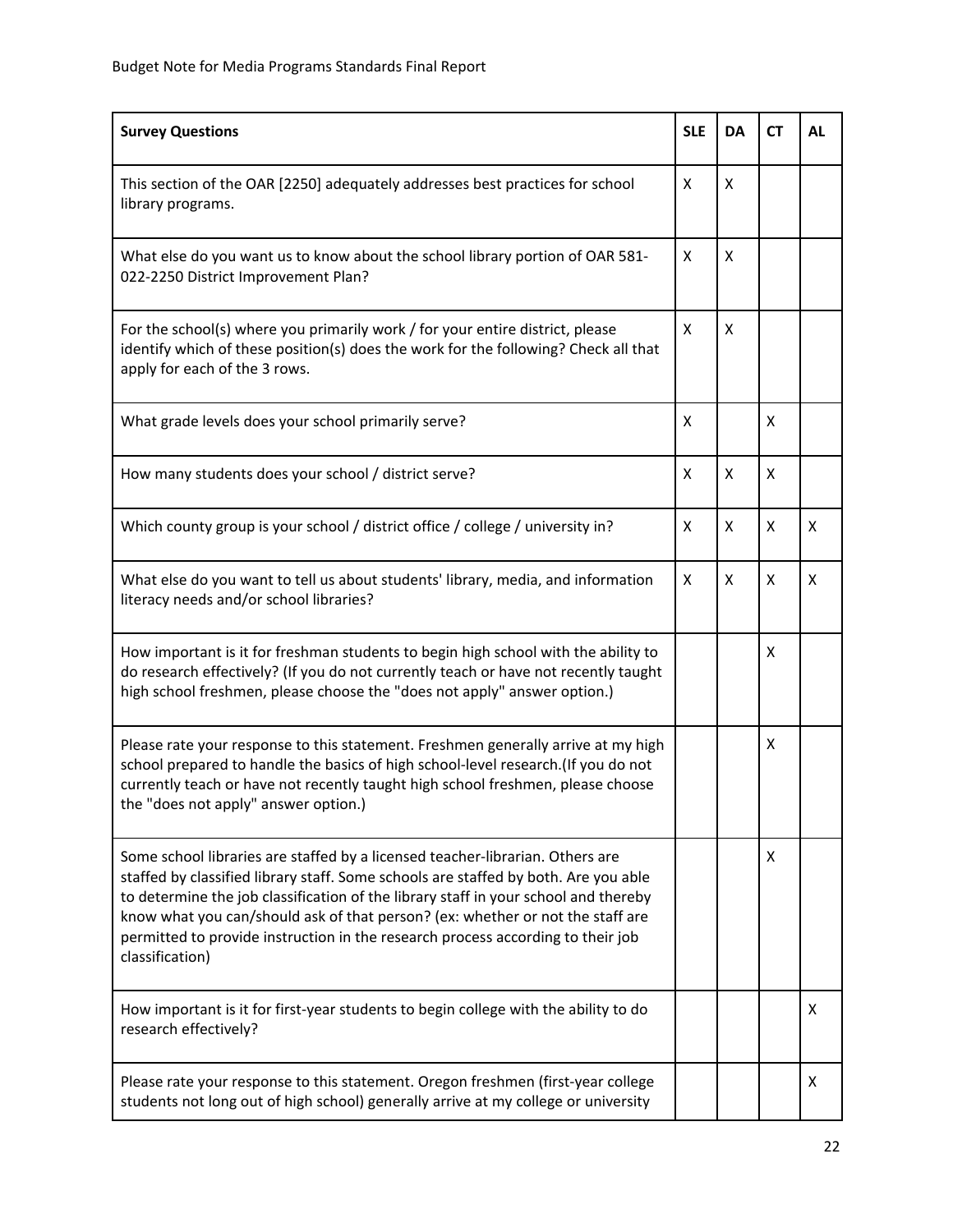| <b>Survey Questions</b>                                  | <b>SLE</b> | DΑ | AL |
|----------------------------------------------------------|------------|----|----|
| prepared to handle the basics of college-level research. |            |    |    |
| At which type of institution do you work?                |            |    |    |

A complete set of survey questions across all roles is available on the [Library and Media Education webpage](https://www.oregon.gov/ode/educator-resources/standards/library/Pages/default.aspx) of the Oregon Department of Education website.

#### <span id="page-23-0"></span>**Appendix C: Media Program Standards Survey Respondent Demographic Information**

The following charts provide some context about the demographics of the survey respondents, in relation to geographic location (Figure 1), as well as school student population size (Figure 2) and school grade levels (Figure 3).

Notes:

Regarding the county region information, while some regions have low participation, not every survey participant responded to this question. Therefore, there could be more participation from each region than is reflected in the data. Counties were grouped by region in order to maintain anonymity for respondents.

Not all survey respondents completed all of the questions on the survey. Therefore, here is the response rate for each group for all demographic questions (Appendix C, Figures 1-3) and the questions in Appendix D, Figures 4 and 5.

| Survey Respondents Group                 |     | Total Count Response rate |
|------------------------------------------|-----|---------------------------|
| Licensed teacher-librarian               | 135 | 75%                       |
| Classified school library staff          | 207 | 66%                       |
| School principal                         | 68  | 50%                       |
| Classroom teacher                        | 159 | 70%                       |
| District administrator or superintendent | 70  | 63%                       |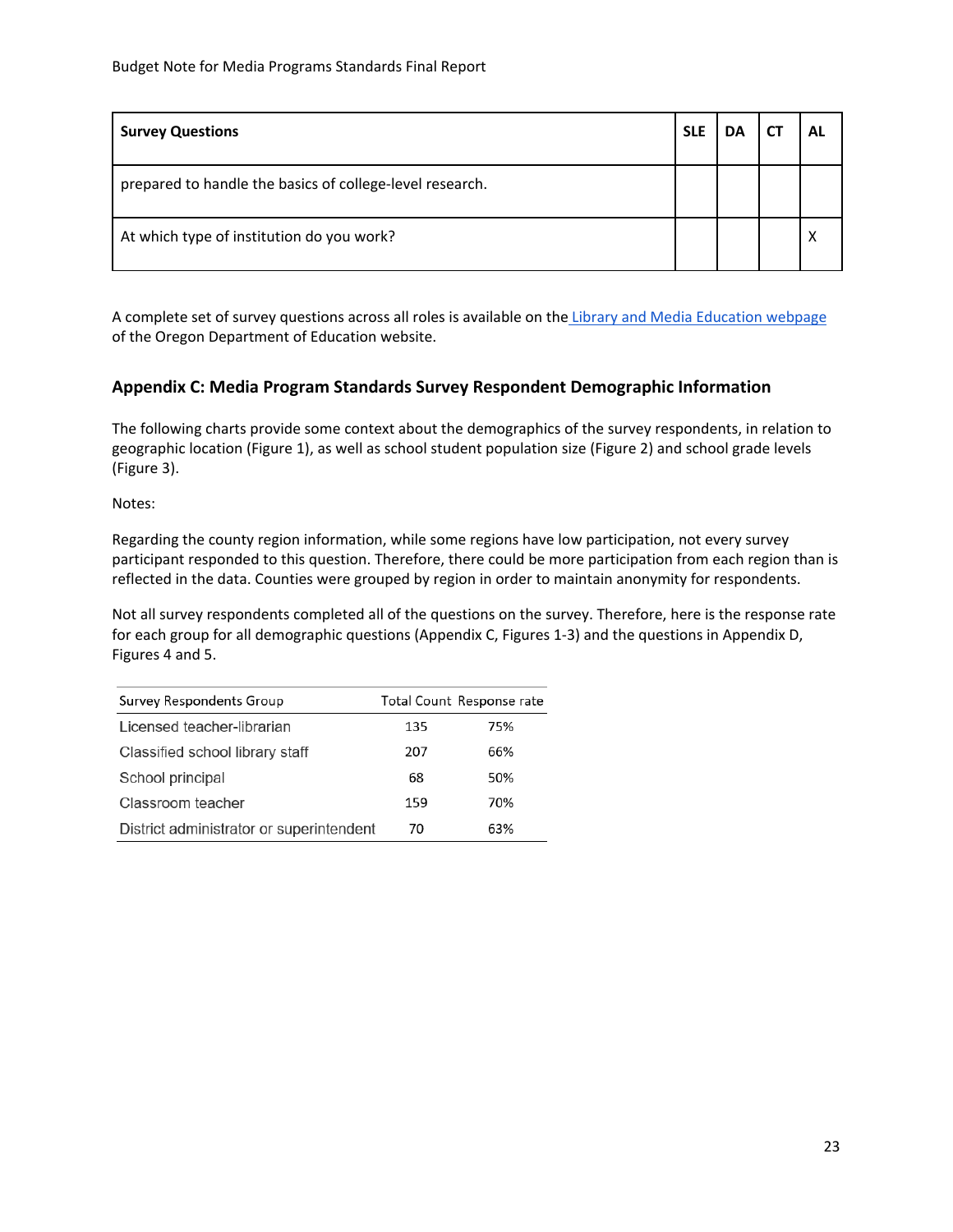

Figure 1. Demographics of Survey Respondents by Geographic Location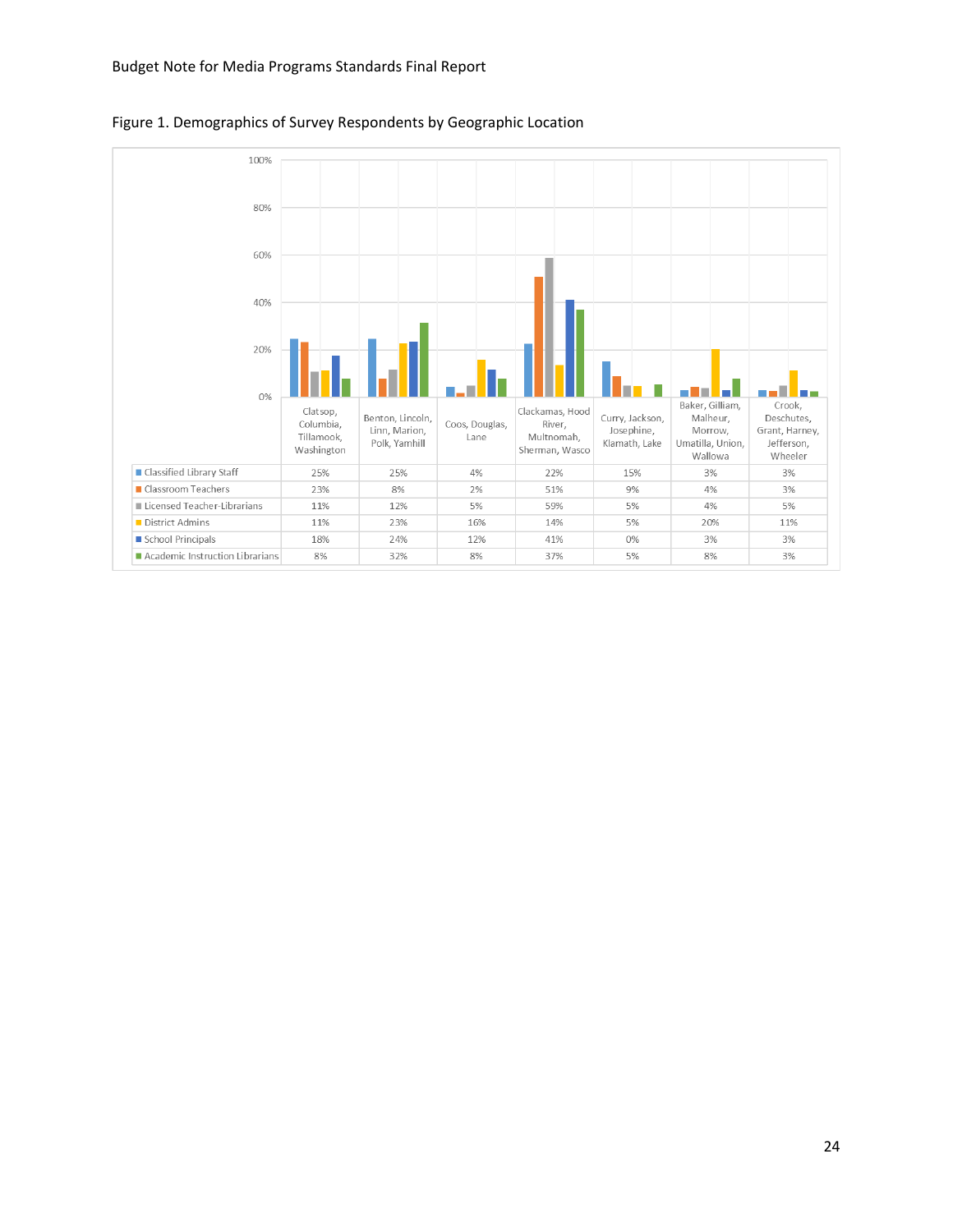

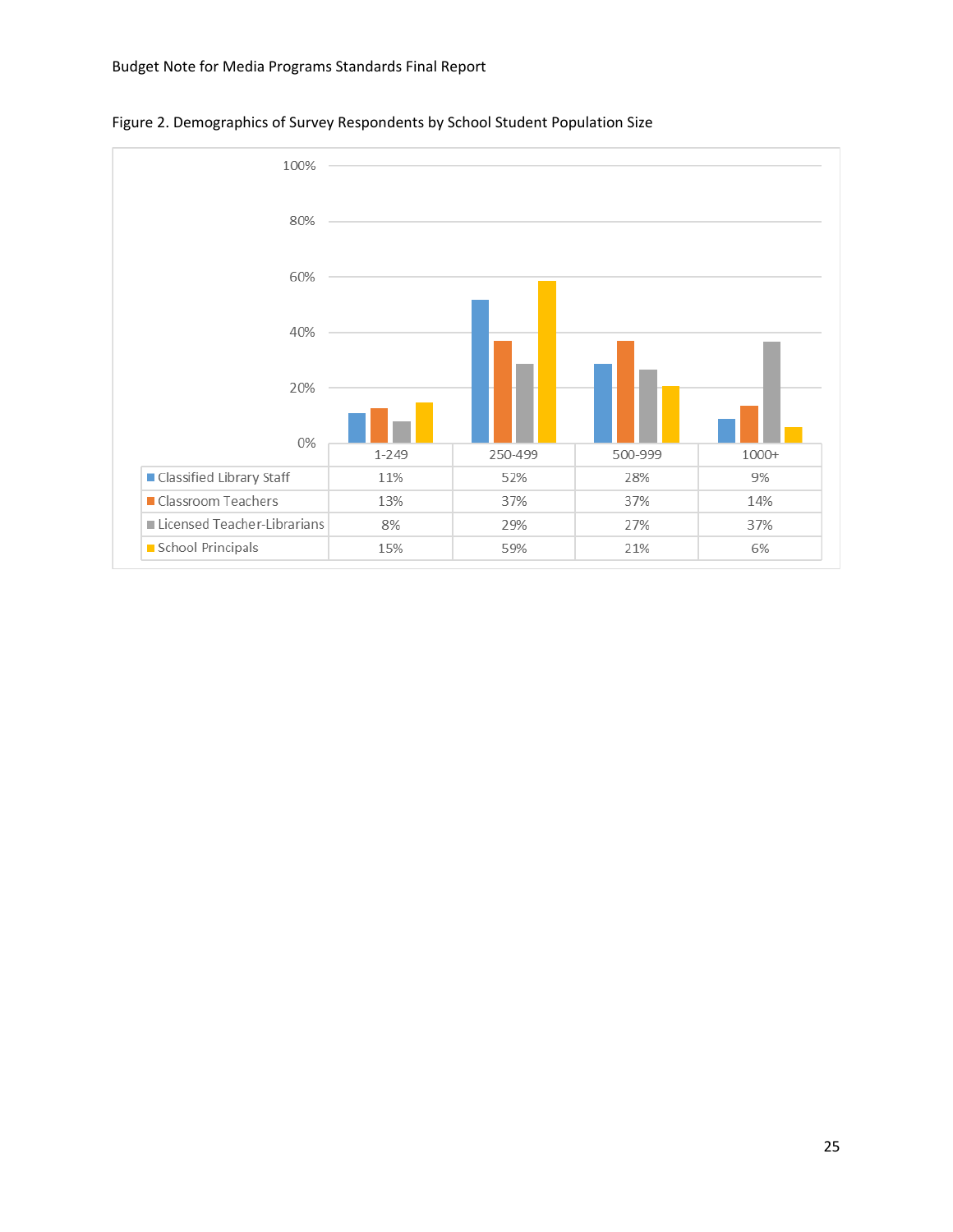

Figure 3. Demographics of Survey Respondents by School Grade Levels

Note: **\*** The number of responses in the Elementary, Middle, and High School category seems high compared to the actual number of K-12 schools in Oregon. This is likely a result of library staff who work at a district level or in more than one school choosing that option to account for their situation.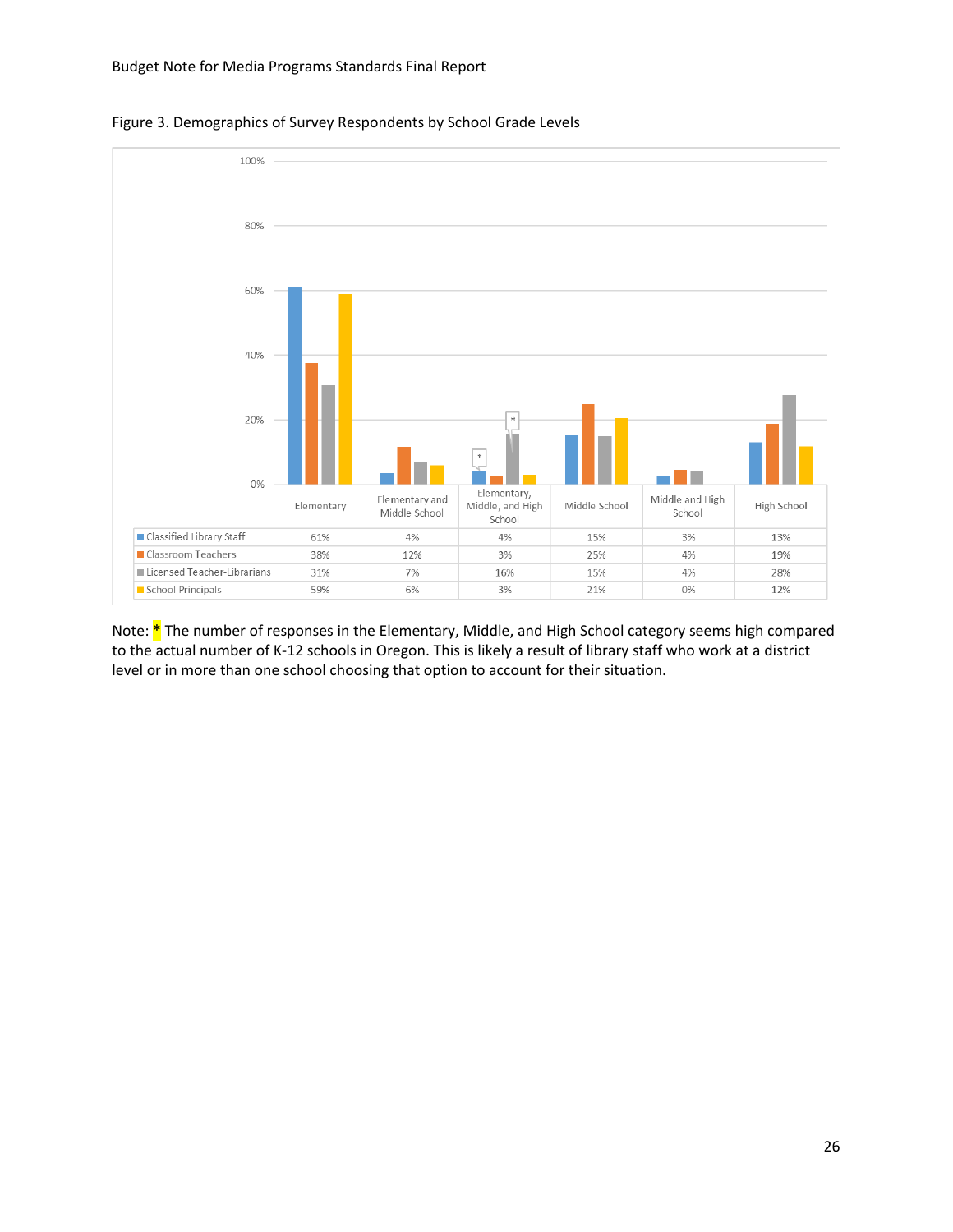#### <span id="page-27-0"></span>**Appendix D: Survey Response Data**

#### **Appropriateness of the Standards--Do They Adequately Address Student Needs?**

Figure 4 below shows what percentage of each participant group strongly agrees or agrees (combined total) that *OAR 581-022-2340 Media Programs* and *OAR 581-022-2250 District Improvement Plan* meet best practices in each of these categories addressed in the OARs: school library staffing, instructional programs for students, school library facilities, and school library collections and resources. The components directly impact student needs.



Figure 4. Do the Standards Accurately Address Student Needs?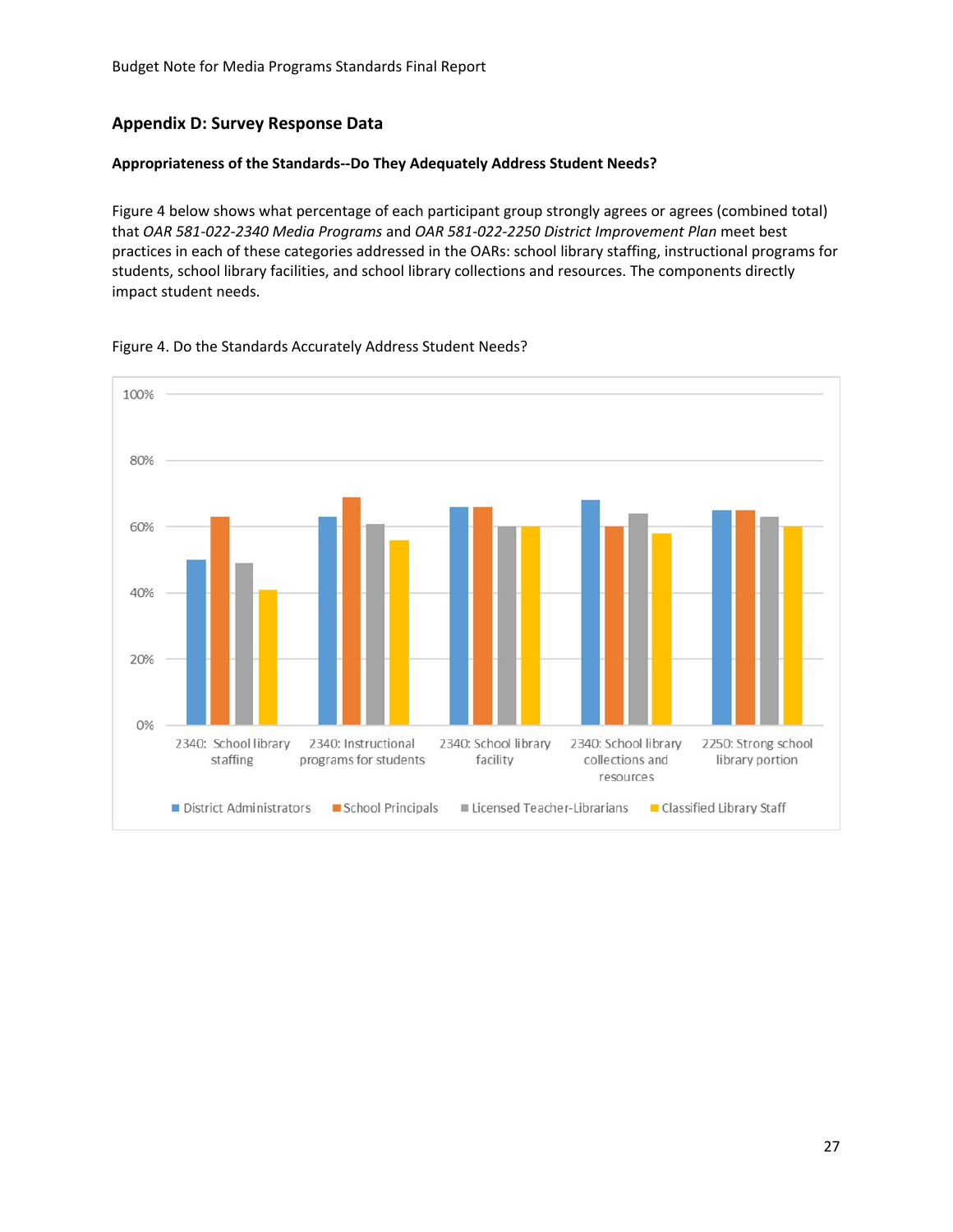#### **Appropriateness of the Standards--Methods to Measure and Ensure Compliance**

Figure 5 below shows what percentage of each participant group strongly agrees or agrees (combined total) that they understand how to comply with the major components in *OAR 581-022-2340 Media Programs* and *OAR 581-022-2250 District Improvement Plan* based on the text of the OARs. Questions were asked about these categories addressed in the OARs: school library staffing, instructional programs for students, school library facilities, and school library collections and resources.



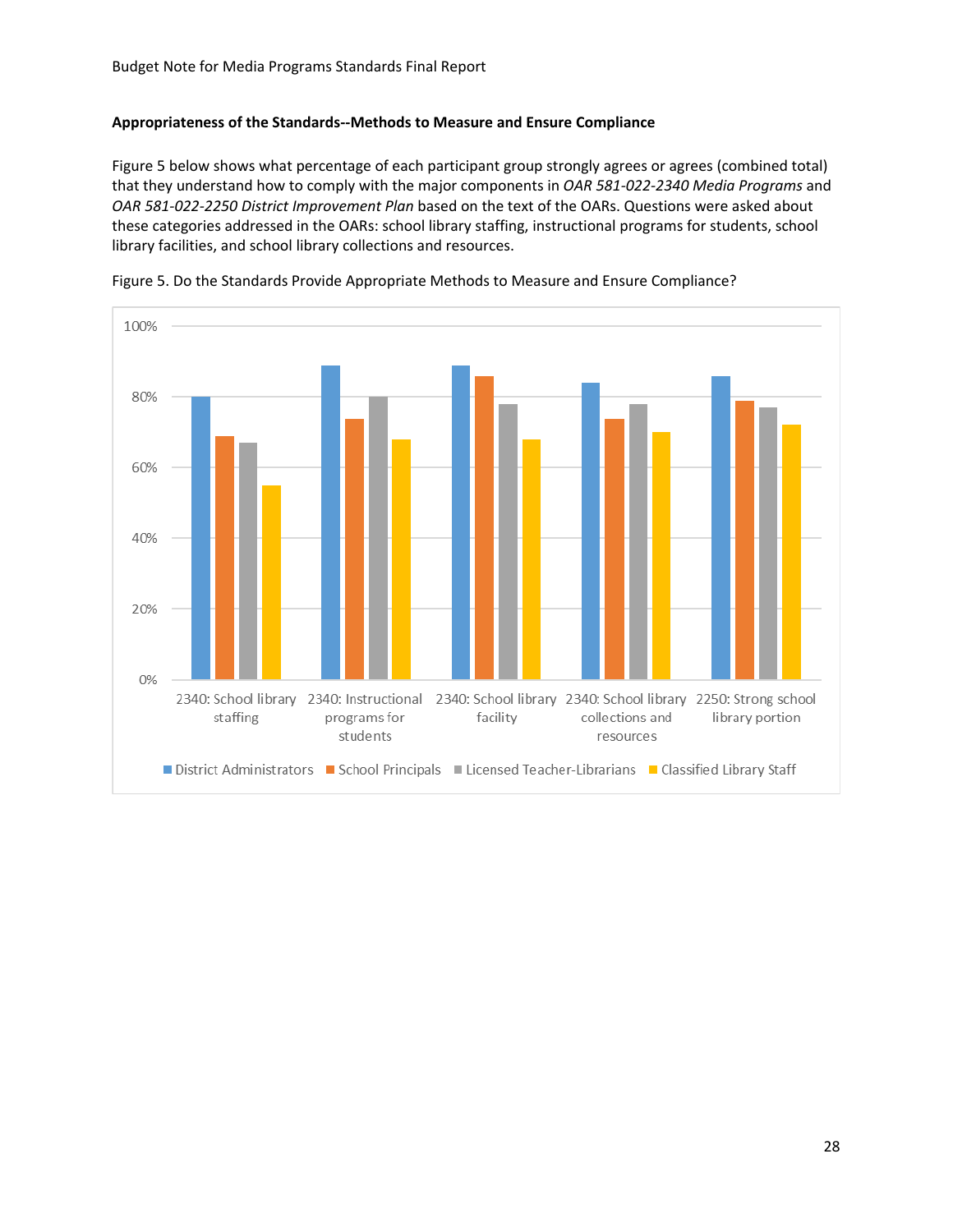#### <span id="page-29-0"></span>**Appendix E: Media Programs Advisory Group Resource Review Annotated Bibliography**

American Association of School Librarians. (2017). *National school library standards*. <https://standards.aasl.org/>

> The American Association of School Librarians established standards for learners, librarians, and library programs. Among other things, those standards make apparent the role a teacher-librarian has in providing instruction to students in inquiry (research) and other aspects of information and media literacy.

American Association of School Librarians. (2017). *School library evaluation checklist*. <https://standards.aasl.org/project/evaluation/>

> The American Association of School Librarians provides a checklist to help school and district administrators and library staff evaluate their school library programs. The checklist is aligned to the national school library standards. The Oregon Association of School Libraries will soon publish a rubric designed to highlight major components of a strong school library program.

Aspen Institute. (2021, November). *The commission on information disorder final report*.

https://www.aspeninstitute.org/wp-content/uploads/2021/11/Aspen-Institute\_Commission-on-Information-Disorder\_Final-Report.pdf

The Aspen Institute created the Commission on Information Disorder to address what they describe as a "crisis of trust and truth. Bad information has become as prevalent, persuasive, and persistent as good information, creating a chain reaction of harm" (p. 1). The Commission's report is the "culmination of an in-depth investigation aimed at better defining the causes and challenges of information disorder, and offering a viable framework for action" (p. 2). One of the recommendations is to provide funding to libraries, schools, and other institutions "with an emphasis on community-level protections against misinformation" (p. 64). "The Commission firmly believes that such investment into our infrastructure is critical to advancing each citizen's ability to make well-informed decisions and engage in productive public discourse, and, ultimately, shaping our democracy" (p. 65). While not highlighted in the report, licensed teacher-librarians are experts in information literacy, and helping students evaluate information is an integral element of standard information literacy instruction.

Lance, K. C., & Kachel, D. E. (2018, March 26). Why school librarians matter: What years of research tell us. *Phi Delta Kappan*. https://kappanonline.org/lance-kachel-school-librarians-matter-years- research/

In this 2018 article, authors Lance and Kachel synthesize findings from 34 statewide studies conducted over 16 years to determine the impact of school library programs on student learning and components of library programs that have a positive impact on student achievement. The studies show not only that students in schools with strong library programs have higher scores on standardized tests, but also that strong school library programs correlate to such measures of student outcomes as graduation rates and achievement of academic standards. Researchers have used methodologies to account for other factors that might explain the correlations (such as socioeconomic status, school funding levels, teacher-student ratios, etc.) and have found that the correlations cannot be explained by such factors. In fact, the authors note, "they have often found that the benefits associated with good library programs are strongest for the most vulnerable and atrisk learners, including students of color, low-income students, and students with disabilities."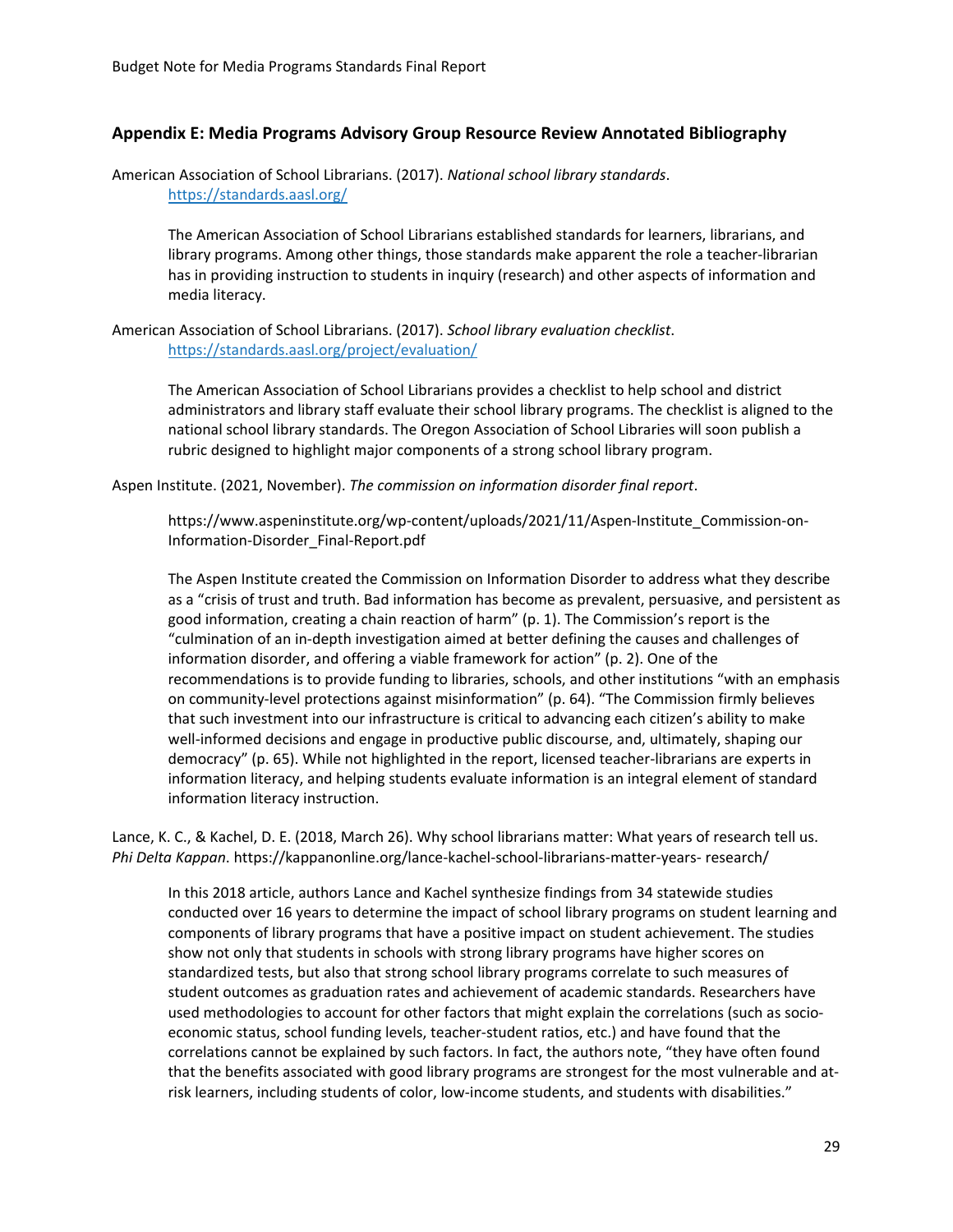The authors note that the presence of "full-time, qualified school librarians" has the most significant positive impact on student achievement, which can be maximized when librarians spend most of their time engaged in delivering high-quality instruction, collaborating with staff, providing instructional leadership and staff development, and promoting reading. Other aspects of strong school library programs that impact student achievement include: access to free and subscriptionbased digital resources, as well as traditional print resources; frequency of access to the library; flexibility of library scheduling; and ability to use library materials outside of the library.

The authors suggest practices that can best leverage library programs to improve student achievement:

- Aligning library resources, including the librarian's time and activities, to school and district priorities, so that library programs do not operate as silos within school programs and are instead integrated into them;
- Rethinking librarian roles to include professional leadership and development, particularly with respect to educational technology;
- Expecting and supporting collaboration between librarians and other instructional staff, in which librarians function as instructional partners and resource curators, assisted by support staff that free librarians from routine library tasks so that they have time for others that require their specialized skills.

The authors conclude by noting that with declining school funds and increasing costs, schools must make decisions about how to get the best return on their investments, and they argue that those who leverage the assets of strong school library programs "will realize what research has shown: Quality school library programs are powerful boosters of student achievement that can make important contributions to improving schools in general and, in particular, closing the achievement gap among our most vulnerable learners."

Lance, K. C., & Kachel, D. E. (2021, July). *Perspectives on school librarian employment in the United States, 2009-10 to 2018-19*. SLIDE: The School Librarian Investigation – Decline or Evolution? https://libslide.org/pubs/Perspectives.pdf

School Librarians: In Decline or Evolution?, or the SLIDE project, is a current three-year research study funded by the Institute of Museum and Library Services that aims to determine national patterns in school library staffing and to understand how school library staffing decisions are made. What follows is selected information from the Conclusions section of the SLIDE report that relates to our Budget Note tasks to "evaluate the appropriateness of the standards and whether they adequately address student media needs, and methods to measure and ensure compliance with the standards."

The authors note the "stark gap" between the professional standards espoused by the American Association of School Librarians (AASL) – which states that all schools, regardless of size, should have at least one full-time, state-certified librarian – and the current reality that even if all existing school librarians were equitably distributed among schools, there would not be enough to meet that standard. This situation, they say, creates a situation in which school library programs cannot deliver the results educators hope for, further eroding perceptions of their value and support for the programs.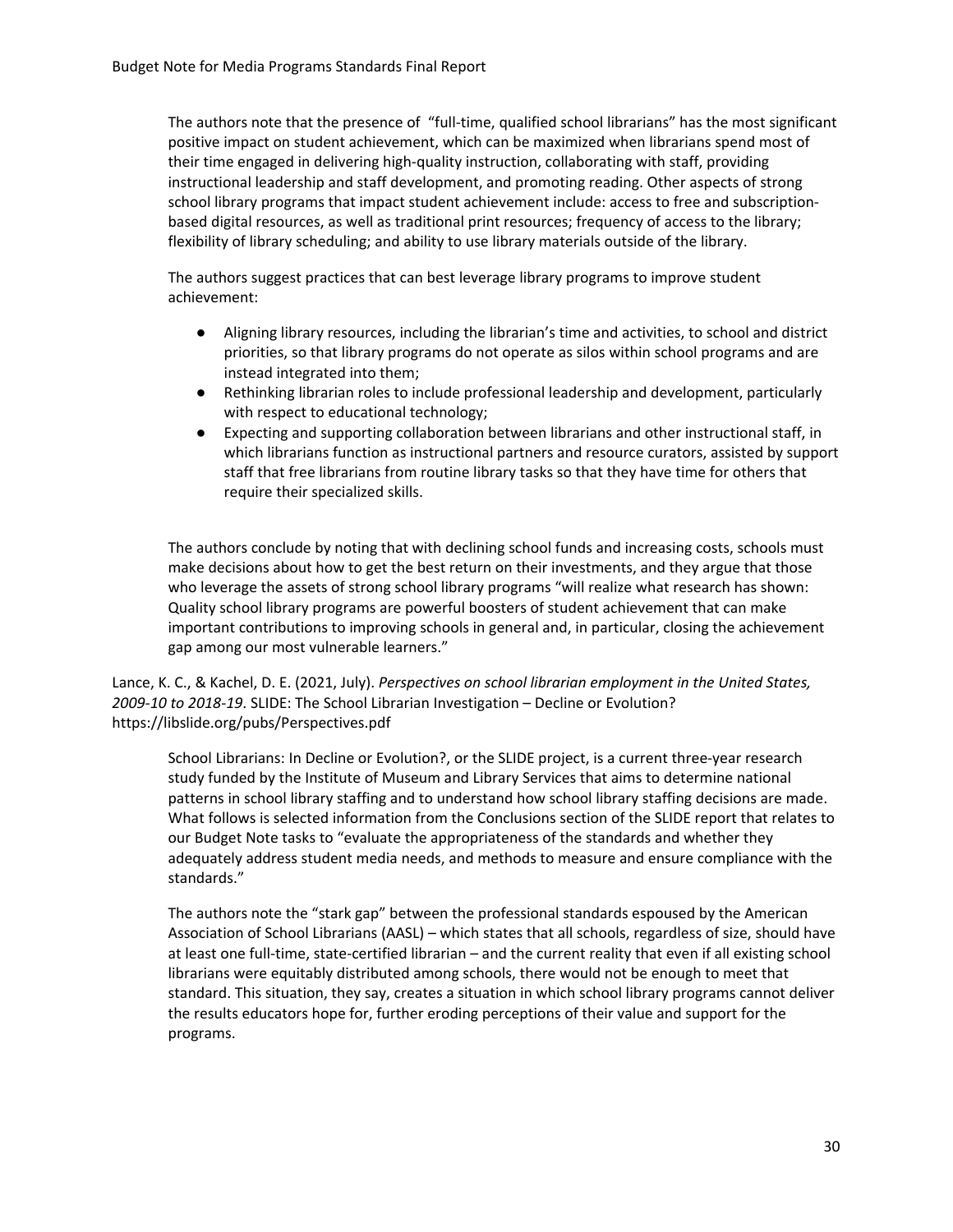At the state level, two variables were most strongly associated with librarian staffing levels: state mandates and the existence of institutions to prepare librarians. [Note: While Oregon has some mandates, there are questions about enforcement of them, and Oregon no longer has a program to prepare educators for a library media endorsement.]

While there are disparities of several kinds among states, the authors are most concerned about disparities at the district level. Poor, rural, minority, and English language learner students are less likely to have access to librarians than students in other demographic groups. This is especially true for Oregon, one of 7 states in which at least half of the state's districts have no librarian. (See the SLIDE citation below for data about how Oregon ranks in comparison to other states.) They identify a trend to replace licensed teacher-librarians with paraprofessional staff, and Oregon is noted as being one of 4 states in which 2 out of 5 districts employ library support staff with no librarians to provide guidance or other services. They note that while this type of staffing may be adequate for maintaining and circulating library materials, they are not qualified (unless under-employed) to select materials, collaborate with teachers, integrate educational technology into instruction, or teach information literacy and inquiry-based learning skills to students. Even in districts that do have librarian FTE, the high ratio of students to librarians makes it unlikely that librarians in those positions can meet professional standards. It is pointed out that the data they are drawing from reports only at the district level, and that many librarians may have multiple building and teaching assignments, which increases the number of students and teachers per librarian.

Lao, C., Lee, S., McQuillan, J., & Krashen, S. (2021, August 4). Predicting reading ability among ten-year olds *Language Magazine*. [https://www.languagemagazine.com/2021/08/04/predicting-reading-ability](https://www.languagemagazine.com/2021/08/04/predicting-reading-ability-)among-ten-year-olds/

The authors recently analyzed results of the 2006, 2011, and 2016 Progress in International Reading Literacy Study (PIRLS) examination, which is administered every 5 years to 10-year olds in at least 45 countries. More reading instruction did not result in higher test performance. Instead, in all three analyses, low socio-economic class was associated with lower reading test scores, and the presence of a school library was associated with higher scores. "In 2006, the positive effect of having a library was nearly as large as the effect of poverty was negative."

Maurer, J. (2019, December 18). *Oregon school library staffing: 1980-2018* [Data set]. State Library of Oregon. [https://www.oregon.gov/library/libraries/Documents/SchoolLibrary/History.Oregon.](https://www.oregon.gov/library/libraries/Documents/SchoolLibrary/History.Oregon.%20SchoolLibraryStaffing.1980.2018.pdf)  [SchoolLibraryStaffing.1980.2018.pdf](https://www.oregon.gov/library/libraries/Documents/SchoolLibrary/History.Oregon.%20SchoolLibraryStaffing.1980.2018.pdf)

Staff at the State Library of Oregon have collected data from the Oregon Department of Education about teacher-librarian FTE in Oregon public schools since the 1980-81 school year and about classified school library staff FTE since the 2006-07 school year. This PDF presents the statistics from 1980-81 through 2018-19. The teacher-librarian FTE in Oregon declined from 818 to 165 in 2018-19. For the 2018-19 school year, there were 1,256 public schools in Oregon.

#### Maurer, J. (2021, December 2). *When did Oregon school libraries thrive?* [OSLIST listserv post]. State Library of Oregon. [https://docs.google.com/document/d/1PSab82q0rQdYyc](https://docs.google.com/document/d/1PSab82q0rQdYyc-dS3pGVqUrj14VcXDAHQZ73RdcOoA/edit?usp=sharing)[dS3pGVqUrj14VcXDAHQZ73RdcOoA/edit?usp=sharing](https://docs.google.com/document/d/1PSab82q0rQdYyc-dS3pGVqUrj14VcXDAHQZ73RdcOoA/edit?usp=sharing)

The School Library Consultant at the State Library of Oregon posted a question to two listservs that reach Oregon school library staff -- OSLIST and Oregon Association of School Libraries: When did Oregon school libraries thrive? Measures 5, 47, and 50 from the 1990s and the Great Recession of 2008 were listed as markers that signaled a decline in the state of Oregon's school libraries.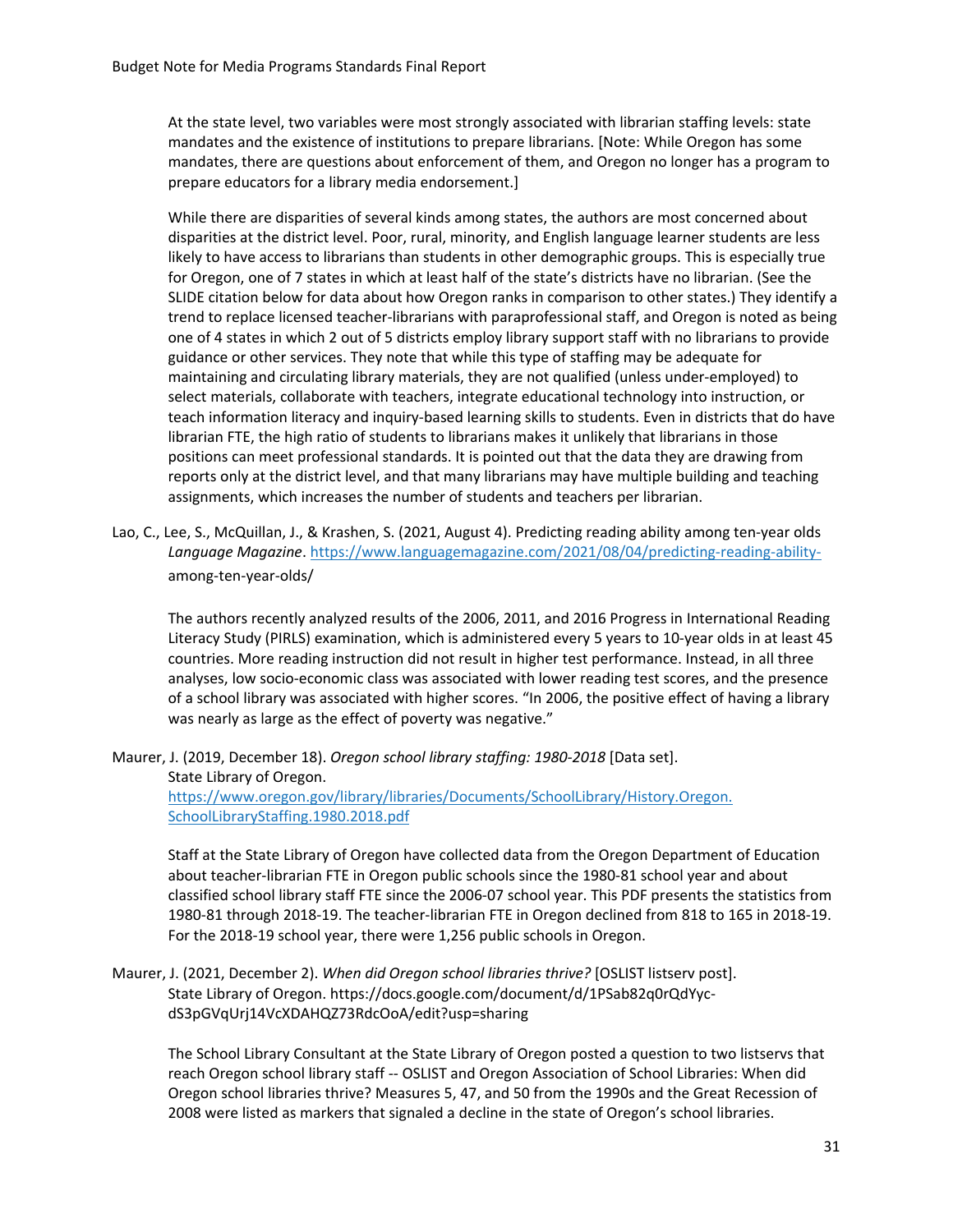Oregon Association of School Libraries. (2019). *Oregon school library standards*. https://www.olaweb.org/school-library-standards

> The Oregon Association of School Libraries' school library standards were updated in 2019 and include strands for information literacy, reading engagement, and social responsibility. Additionally, there are related grade-level learning goals for grades K through 14. "A strong school library program prepares students to become future-ready citizens in an information-rich society, fostering critical thinking skills and collaborative learning opportunities among students and staff. Library instruction encompasses information literacy and educational technology, and includes purposeful attention to social responsibility skills, digital citizenship, and reading engagement for all students."

Oregon Department of Education. (2018). *Oregon's framework for comprehensive school counseling programs*.

[https://www.oregon.gov/ode/educator-resources/standards/comprehensive\\_](https://www.oregon.gov/ode/educator-resources/standards/comprehensive_) school\_counseling/Documents/2018%20Framework%20for%20CSC%20Programs.pdf

The thorough and extensive school counseling framework could serve as a model to develop supports that put everyone on the same page about expectations for Oregon school library programs.

Oregon Department of Education. (2020). *Quality education commission reports*. <https://www.oregon.gov/ode/reports-and-data/taskcomm/Pages/QEMReports.aspx>

The Oregon Quality Education Model (QEM) seeks to establish an objective and research-based link between student achievement and the resources devoted to Oregon schools to use as a guide in future efforts to adequately fund Oregon schools. The Quality Education Commission produces a cost model every two years that, among other things, lists recommended staffing and funding levels for a prototype elementary, middle, and high school. These are the recommended guidelines related to school libraries per the 2018 cost model:

|                          | FTE<br>Teacher-<br>Librarian | FTE.<br>Support<br>Staff | Funding<br>for Books & Periodicals<br>per Student |
|--------------------------|------------------------------|--------------------------|---------------------------------------------------|
| <b>Elementary School</b> | $0.5*$                       | $0.5*$                   | \$16 base; \$28 full                              |
| Middle School            | 1.0                          | 1.0                      | \$16 base; \$34 full                              |
| High School              | 1.0                          | 1.0                      | \$16 base; \$40 full                              |

#### **\* 0.5 FTE of library staff at the elementary level is an estimate because the cost model suggests a set amount of FTE for a category of staff who are not classroom teachers.**

The School Library Consultant at the State Library of Oregon annually requests school library staffing [and funding](https://www.oregon.gov/library/libraries/Pages/School-Staffing.aspx) data from the Oregon Department of Education. It is clear from that information that it is rare for an Oregon public school to meet the minimum QEM guidelines related to school libraries.